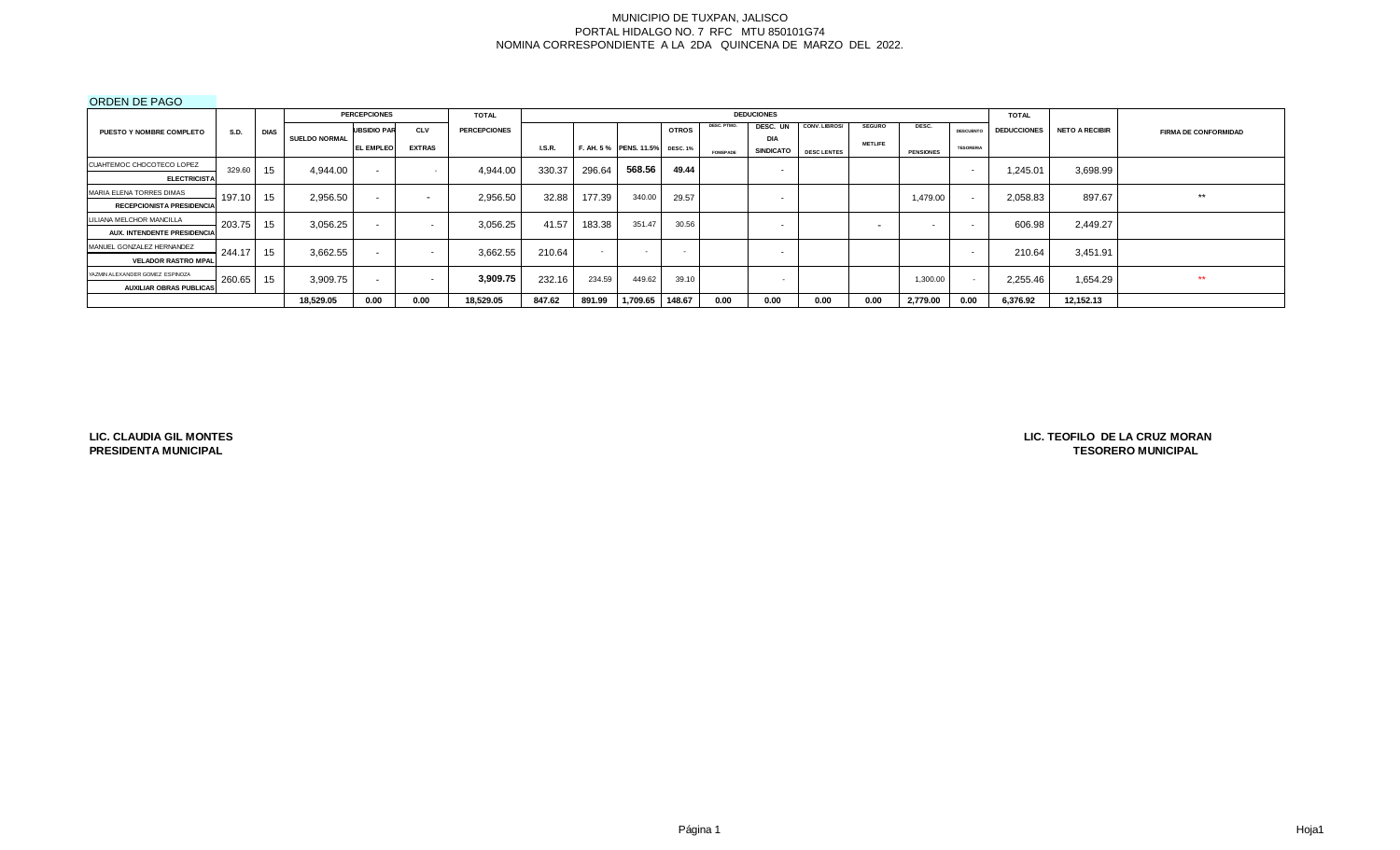## ORDEN DE PAGO

|                                     |             |             |                      | <b>PERCEPCIONES</b> |               | <b>TOTAL</b>        |                                         |        |                        |                          |                 | <b>DEDUCIONES</b>        |                          |                          |                          |                          | <b>TOTAL</b>       |                       |                             |
|-------------------------------------|-------------|-------------|----------------------|---------------------|---------------|---------------------|-----------------------------------------|--------|------------------------|--------------------------|-----------------|--------------------------|--------------------------|--------------------------|--------------------------|--------------------------|--------------------|-----------------------|-----------------------------|
| PUESTO Y NOMBRE COMPLETO            | <b>S.D.</b> | <b>DIAS</b> |                      | <b>UBSIDIO PAR</b>  | <b>CLV</b>    | <b>PERCEPCIONES</b> |                                         |        |                        | <b>OTROS</b>             | DESC. PTMO.     | DESC. UN                 | CONV. LIBROS/            | <b>SEGURO</b>            | DESC.                    | <b>DESCUENTO</b>         | <b>DEDUCCIONES</b> | <b>NETO A RECIBIR</b> | <b>FIRMA DE CONFORMIDAD</b> |
|                                     |             |             | <b>SUELDO NORMAL</b> | <b>EL EMPLEO</b>    | <b>EXTRAS</b> |                     | LS.R.                                   |        | F. AH. 5 % PENS. 11.5% | <b>DESC. 1%</b>          |                 | DIA<br><b>SINDICATO</b>  |                          | <b>METLIFE</b>           |                          | <b>TESORERIA</b>         |                    |                       |                             |
| MA DEL CARMEN DIMAS FABIAN          |             |             |                      |                     |               |                     |                                         |        |                        |                          | <b>FOMEPADE</b> |                          | <b>DESC LENTES</b>       |                          | <b>PENSIONES</b>         |                          |                    |                       |                             |
| AUX. DE PROMOCION ECONOMICA         | 231.98      | 15          | 3,479.70             | $\sim$              | $\sim$        | 3,479.70            | 94.64                                   | 208.78 | 400.17                 | 34.80                    |                 | $\sim$                   |                          | 323.70                   | 1,448.00                 | $\sim$                   | 2,510.08           | 969.62                |                             |
| RUBEN FABIAN ISABELES               |             |             |                      |                     |               |                     |                                         |        |                        |                          |                 |                          |                          |                          |                          |                          |                    |                       |                             |
| <b>JARDINERO</b>                    | 164.98      | 15          | 2.474.70             | 16.16               | $\sim$        | 2,490.86            |                                         | 148.48 | 284.59                 | 24.75                    | $\sim$          | $\sim$                   |                          |                          |                          | $\overline{\phantom{0}}$ | 457.82             | 2,033.04              |                             |
|                                     |             |             |                      |                     |               |                     |                                         |        |                        |                          |                 |                          |                          |                          |                          |                          |                    |                       |                             |
| <b>AUX. PLANEACION</b>              | 227.44      | $\Omega$    |                      | $\sim$              |               | $\sim$              | $\sim$                                  |        |                        |                          | $\sim$          |                          |                          |                          |                          |                          | $\sim$             | $\sim$                |                             |
| JUAN HUMBERTO MUNGUIA DIAZ          | 457.14      | 15          | 6,857.10             | $\sim$              | $\sim$        | 6,857.10            | 602.86                                  |        |                        |                          |                 |                          |                          |                          |                          | $\sim$                   | 602.86             | 6,254.24              |                             |
| JEFE DPTO. PATRIMONIC               |             |             |                      |                     |               |                     |                                         |        |                        |                          |                 |                          |                          |                          |                          |                          |                    |                       |                             |
| JUAN VAZQUEZ PALOMINO               | 170.70      | 15          | 2,560.50             | 10.67               |               | 2,571.17            |                                         | 153.63 | 294.46                 | 25.61                    |                 | $\overline{\phantom{a}}$ |                          |                          |                          | $\overline{\phantom{a}}$ | 473.69             | 2,097.48              |                             |
| <b>ENC. EQUIPO DE BOMBEO</b>        |             |             |                      |                     |               |                     |                                         |        |                        |                          |                 |                          |                          |                          |                          |                          |                    |                       |                             |
| MARGARITA GARCIA VACA               | 655.97      | 15          | 9,839.55             | $\sim$              | $\sim$        | 9,839.55            | 1,112.50                                | $\sim$ |                        | $\overline{\phantom{a}}$ |                 | $\sim$                   |                          |                          | $\overline{\phantom{0}}$ | $\overline{\phantom{0}}$ | 1,112.50           | 8,727.05              |                             |
| <b>ASESOR DE PRESIDENCIA</b>        |             |             |                      |                     |               |                     |                                         |        |                        |                          |                 |                          |                          |                          |                          |                          |                    |                       |                             |
| JOSE LUIS CASILLA NUÑEZ             | 913.52      | 15          | 13,702.80            | $\sim$              | $\sim$        | 13,702.80           | 1,779.33                                |        |                        |                          | $\sim$          |                          | $\overline{\phantom{a}}$ |                          |                          |                          | 1,779.33           | 11,923.47             |                             |
| <b>DIR. SERV MUNICIPALES</b>        |             |             |                      |                     |               |                     |                                         |        |                        |                          |                 |                          |                          |                          |                          |                          |                    |                       |                             |
| VICTOR MORAN MEZA                   | 164.61      | 15          | 2,469.15             | 16.52               | $\sim$        | 2,485.67            | $\sim$                                  | 148.15 | 283.95                 | 24.69                    |                 |                          |                          |                          |                          |                          | 456.79             | 2,028.88              |                             |
| <b>VELARDO AUDITORIO MPAL</b>       |             |             |                      |                     |               |                     |                                         |        |                        |                          |                 |                          |                          |                          |                          |                          |                    |                       |                             |
| LUCERO JAZMIN LLAMAS OCHOA          | 138.07      | 15          | 2,071.05             | 70.41               |               | 2,141.46            |                                         |        |                        |                          |                 |                          |                          |                          |                          | $\overline{\phantom{0}}$ |                    | 2,141.46              |                             |
| FONTANERO DELEGACION HIGUER/        |             |             |                      |                     |               |                     |                                         |        |                        |                          |                 |                          |                          |                          |                          |                          |                    |                       |                             |
| MA. DEL ROSARIO LOPEZ GARCIA        | 457.14      | 15          | 6,857.10             | $\sim$              |               | 6,857.10            | 602.86                                  |        |                        |                          | $\sim$          |                          |                          |                          |                          |                          | 602.86             | 6,254.24              |                             |
| JEFE DEL DPTO, ADULTOS MAYORES      |             |             |                      |                     |               |                     |                                         |        |                        |                          |                 |                          |                          |                          |                          |                          |                    |                       |                             |
| VERONICA ALEJANDRA VELAZQUEZ CORTES | 227.48      | 15          | 3,412.20             | $\sim$              | $\sim$        | 3,412.20            | 88.77                                   | 204.73 | 392.40                 | 34.12                    |                 | $\sim$                   |                          | $\overline{\phantom{a}}$ | $\sim$                   | $\sim$                   | 720.03             | 2,692.17              |                             |
| <b>AUX. PADRON Y LICENCIAS</b>      |             |             |                      |                     |               |                     |                                         |        |                        |                          |                 |                          |                          |                          |                          |                          |                    |                       |                             |
| JUAN CARLOS CHAVEZ FLORES           | 208.20      | 15          | 3,123.00             | $\sim$              | 468.45        | 3,591.45            | 63.60                                   | 187.38 | 359.15                 | 31.23                    |                 | $\sim$                   |                          |                          |                          | $\overline{\phantom{0}}$ | 641.36             | 2,950.10              | $\star$                     |
| <b>AGUA POTABLE</b>                 |             |             |                      |                     |               |                     |                                         |        |                        |                          |                 |                          |                          |                          |                          |                          |                    |                       |                             |
|                                     |             |             | 56.846.85            | 113.76              | 468.45        | 57,429.06           | 4,344.56   1,051.16   2,014.71   175.19 |        |                        |                          | 0.00            | 0.00                     | 0.00                     | 323.70                   | 1,448.00                 | 0.00                     | 9,357.32           | 48,071.74             |                             |

**LIC. CLAUDIA GIL MONTES PRESIDENTA MUNICIPAL**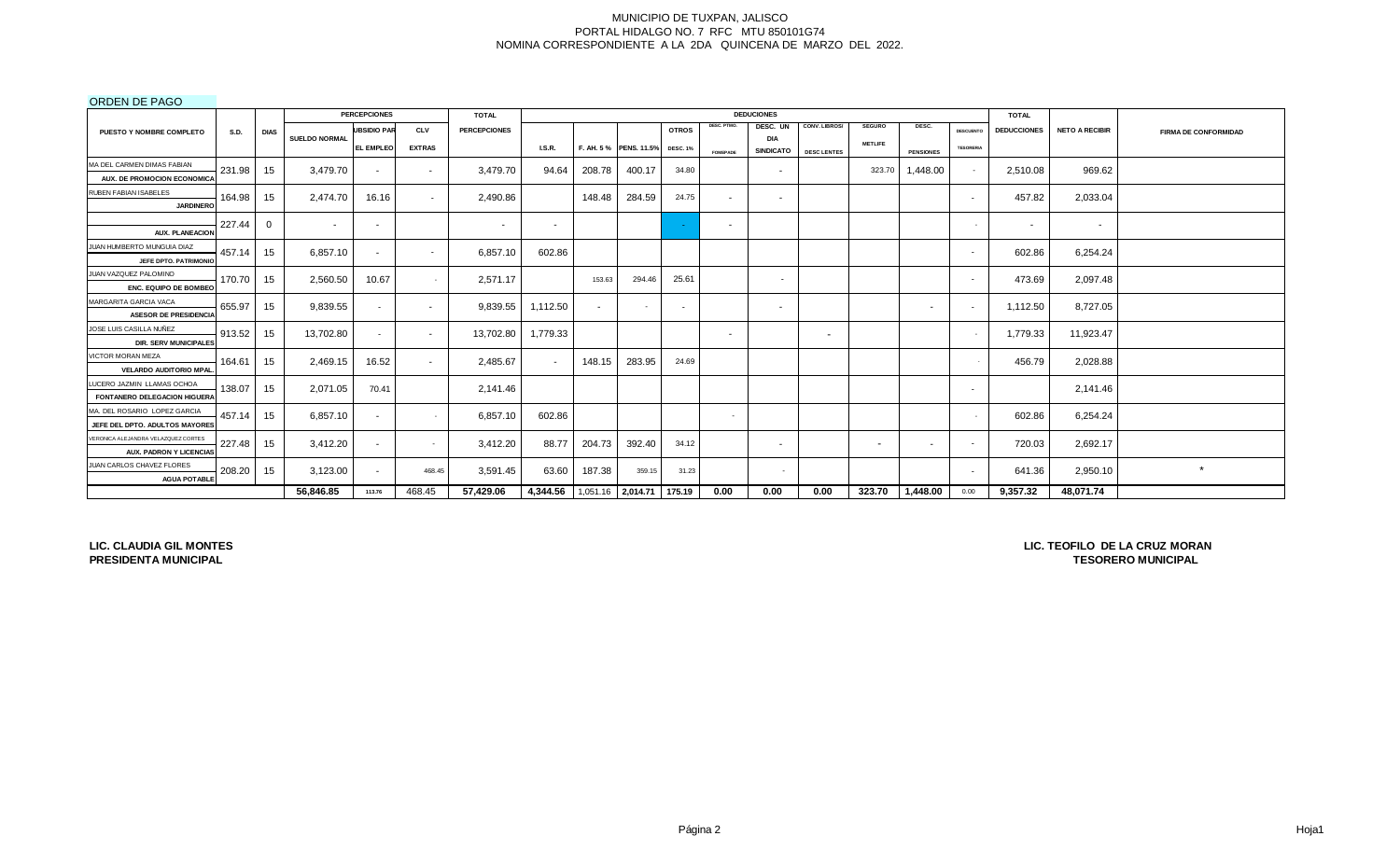## ORDEN DE PAGO

|                                                                            |             |                      | <b>PERCEPCIONES</b> |               | <b>TOTAL</b>        |               |        |                                   |                          |                 | <b>DEDUCIONES</b>       |                    |                          |                  |                          | <b>TOTAL</b>             |                       |                             |
|----------------------------------------------------------------------------|-------------|----------------------|---------------------|---------------|---------------------|---------------|--------|-----------------------------------|--------------------------|-----------------|-------------------------|--------------------|--------------------------|------------------|--------------------------|--------------------------|-----------------------|-----------------------------|
| PUESTO Y NOMBRE COMPLETO<br><b>S.D.</b>                                    | <b>DIAS</b> |                      | <b>UBSIDIO PAR</b>  | <b>CLV</b>    | <b>PERCEPCIONES</b> |               |        |                                   | <b>OTROS</b>             | DESC. PTMO.     | DESC. UN                | CONV. LIBROS/      | <b>SEGURO</b>            | DESC.            | <b>DESCUENTO</b>         | <b>DEDUCCIONES</b>       | <b>NETO A RECIBIR</b> | <b>FIRMA DE CONFORMIDAD</b> |
|                                                                            |             | <b>SUELDO NORMAL</b> | EL EMPLEO           | <b>EXTRAS</b> |                     | <b>I.S.R.</b> |        | F. AH. 5 % PENS. 11.5% CUOTA SIND | $1\%$                    | <b>FOMEPADE</b> | DIA<br><b>SINDICATO</b> | <b>DESC LENTES</b> | <b>METLIFE</b>           | <b>PENSIONES</b> | <b>TESORERIA</b>         |                          |                       |                             |
| MARIA GARCIA ALVAREZ<br>154.50<br><b>AUX. INTENDENCIA</b>                  | 15          | 2,317.50             | 40.71               | $\sim$        | 2,358.21            |               |        |                                   |                          |                 |                         |                    |                          |                  | $\sim$                   |                          | 2,358.21              | $***$                       |
| MARIA DEL CARMEN RAMIREZ VELASCO<br>116.78<br><b>MECANOGRAFA BUEN PAIS</b> | 15          | 1,751.70             | 90.85               |               | 1,842.55            |               | 105.10 | 201.45                            | 17.52                    |                 | $\sim$                  |                    | $\overline{\phantom{a}}$ |                  | $\sim$                   | 324.06                   | 1,518.49              |                             |
| SALVADOR MURGUIA CHAVEZ<br>164.93<br><b>PARQUES Y JARDINES</b>             | 15          | 2,473.95             | 16.21               |               | 2,490.16            |               |        |                                   |                          |                 |                         |                    |                          |                  | $\sim$                   |                          | 2,490.16              |                             |
| EDUARDO CUEVAS AVIÑA<br>172.87<br><b>FONTANERO DEL, 21 NOVIEMBRE</b>       | 15          | 2,593.05             | 8.59                |               | 2,601.64            | $\sim$        |        |                                   | $\overline{\phantom{a}}$ | $\sim$          | $\sim$                  |                    |                          |                  | $\sim$                   | $\overline{\phantom{a}}$ | 2,601.64              | $***$                       |
| NANCY ESTHER MARTINEZ MARTINEZ<br>234.33<br><b>SECRETARIA</b>              | 15          | 3,514.95             | $\sim$              | $\sim$        | 3,514.95            | 111.89        |        |                                   | 34.13                    |                 |                         |                    |                          |                  | $\sim$                   | 146.02                   | 3,368.93              |                             |
| ABRAHAM HUMBERTO VAZQUEZ VALENCIA<br>216.85<br><b>CHOFER</b>               |             |                      | $\sim$              | $\sim$        | <b>CONTRACTOR</b>   | $\sim$        |        |                                   |                          |                 |                         |                    |                          |                  | $\sim$                   | $\sim$                   | $\sim$                | $\star$                     |
| DAVID ALEJANDRO GIL MUNGUIA<br>150.46<br>AUXILIAR IMA                      | 15          | 2,256.90             | 44.59               |               | 2,301.49            | $\sim$        |        |                                   |                          |                 |                         |                    |                          |                  | $\overline{\phantom{a}}$ |                          | 2,301.49              |                             |
| SERGIO SALDAÑA GOMEZ<br>130.34<br><b>JARDINERO</b>                         | 15          | 1,955.10             | 77.83               | $\sim$        | 2,032.93            | $\sim$        |        |                                   |                          |                 |                         |                    |                          |                  | $\overline{\phantom{0}}$ | $\overline{\phantom{a}}$ | 2,032.93              |                             |
| JOSE FIDENCIO DEL TORO BARAJAS<br>457.14<br>JEFE SALUD Y BIENESTAR FAI     | 15          | 6,857.10             |                     | $\sim$        | 6,857.10            | 602.86        |        |                                   |                          |                 |                         |                    |                          |                  | $\sim$                   | 602.86                   | 6,254.24              |                             |
|                                                                            |             | 23,720.25            | 278.78              | 0.00          | 23,999.03           | 714.75        | 105.10 | 201.45                            | 51.65                    | 0.00            | 0.00                    |                    |                          | 0.00             | 0.00                     | 1,072.94                 | 22,926.09             |                             |

**LIC. CLAUDIA GIL MONTES PRESIDENTA MUNICIPAL**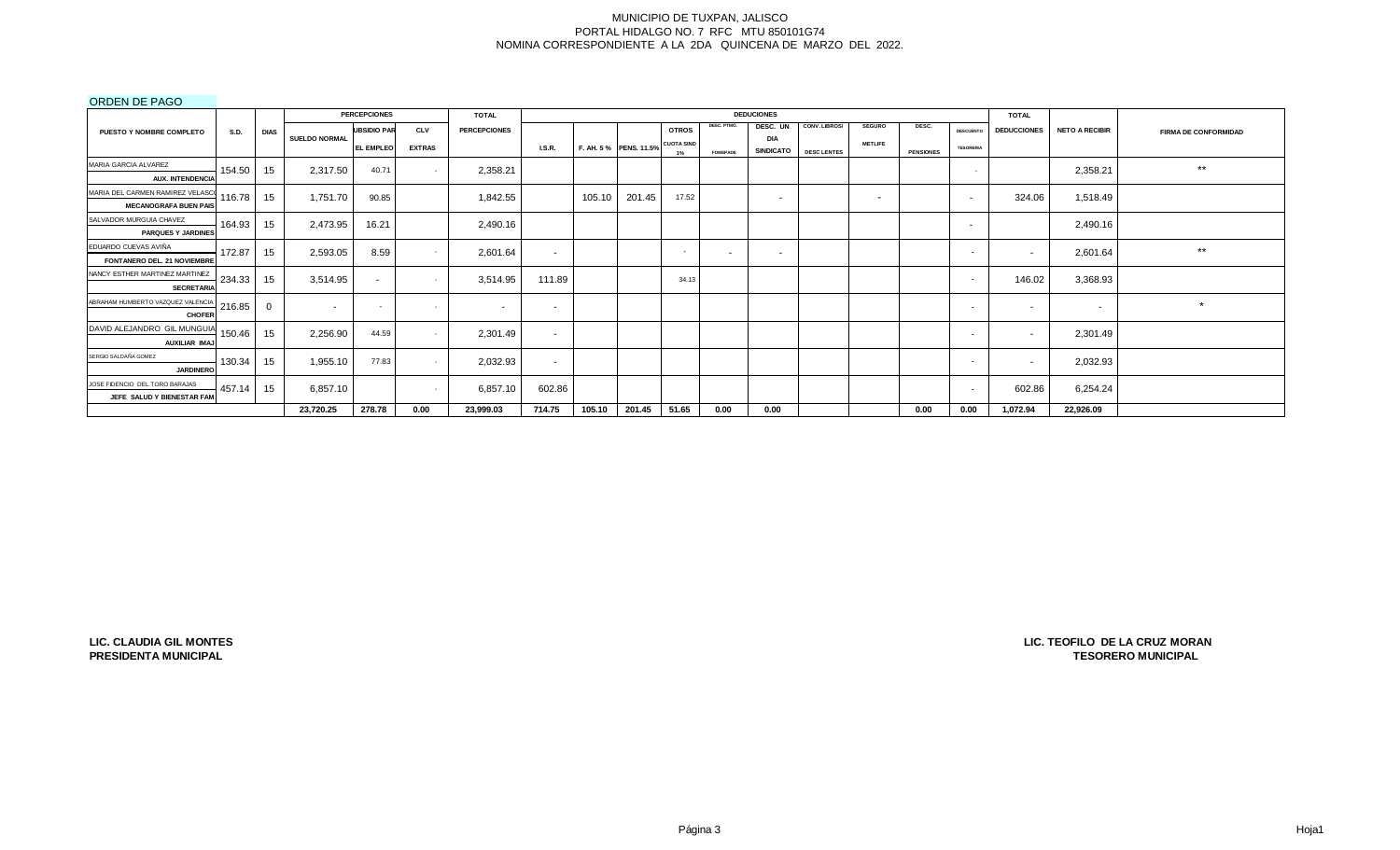ORDEN DE PAGO

| __ _ _ _ _ .                                                          |             |                      | <b>PERCEPCIONES</b> |               | <b>TOTAL</b>        |               |          |                       |                   |                 | <b>DEDUCIONES</b>       |                    |                          |                  |                          | <b>TOTAL</b>       |                       |                             |
|-----------------------------------------------------------------------|-------------|----------------------|---------------------|---------------|---------------------|---------------|----------|-----------------------|-------------------|-----------------|-------------------------|--------------------|--------------------------|------------------|--------------------------|--------------------|-----------------------|-----------------------------|
| <b>S.D.</b><br><b>PUESTO Y NOMBRE COMPLETO</b>                        | <b>DIAS</b> |                      | <b>UBSIDIO PAR</b>  | <b>CLV</b>    | <b>PERCEPCIONES</b> |               |          |                       | <b>OTROS</b>      | DESC. PTMO.     | DESC. UN                | CONV. LIBROS/      | <b>SEGURO</b>            | DESC.            | <b>DESCUENTO</b>         | <b>DEDUCCIONES</b> | <b>NETO A RECIBIR</b> | <b>FIRMA DE CONFORMIDAD</b> |
|                                                                       |             | <b>SUELDO NORMAL</b> | <b>EL EMPLEO</b>    | <b>EXTRAS</b> |                     | <b>I.S.R.</b> |          | F. AH. 5% PENS. 11.5% | <b>CUOTA SIND</b> |                 | DIA<br><b>SINDICATO</b> | <b>DESC LENTES</b> | <b>METLIFE</b>           | <b>PENSIONES</b> | <b>TESORERIA</b>         |                    |                       |                             |
| JORGE ENRIQUE GARCIA PALACIOS                                         |             |                      |                     |               |                     |               |          |                       | $1\%$             | <b>FOMEPADE</b> |                         |                    |                          |                  |                          |                    |                       |                             |
| 457.14<br>SUB-DIRECTOR OBRAS PUBLICAS                                 | 15          | 6,857.10             |                     |               | 6,857.10            | 602.86        | $\sim$   |                       |                   |                 |                         | $\sim$             |                          |                  | $\sim$                   | 602.86             | 6,254.24              |                             |
| ERNESTO CHAVEZ VAZQUEZ<br>123.60<br><b>JARDINERO</b>                  | 15          | 1,854.00             | 81.43               | $\sim$        | 1,935.43            |               |          |                       |                   |                 |                         |                    |                          |                  | $\sim$                   |                    | 1,935.43              |                             |
| MUNGUIA ROLON GLENDA<br>169.42<br><b>INTENDENTE</b>                   | 15          | 2.541.30             | 11.90               | $\sim$        | 2,553.20            |               | 152.48   | 292.25                | 25.41             |                 | $\sim$                  |                    | 150.02                   | $\sim$           | $\sim$                   | 620.16             | 1,933.04              |                             |
| MALLELY GISSELL GONZALEZ DE LA M<br>390.15<br><b>MEDICO MUNICIPAL</b> | 15          | 5,852.25             | $\sim$              | 5,398.64      | 11,250.89           | 453.61        |          |                       |                   |                 |                         |                    |                          |                  | $\sim$                   | 453.61             | 10,797.28             | $***$                       |
| CEBALLOS NUÑEZ MAYRA GRISELDA<br>329.61<br><b>SECRETARIA</b>          | 15          | 4,944.15             | $\sim$              |               | 4,944.15            | 330.39        | 296.65   | 568.58                | 49.44             |                 | $\sim$                  |                    |                          |                  | $\overline{\phantom{a}}$ | 1,245.06           | 3,699.09              |                             |
| FRANCISCO JAVIER SANCHEZ GOMEZ<br>434.42<br><b>CULTURA</b>            | 15          | 6,516.30             | $\sim$              | $\sim$        | 6,516.30            | 547.00        | 390.98   | 749.37                | 65.16             | $\sim$          | $\sim$                  |                    |                          | 891.00           | $\sim$                   | 2,643.52           | 3,872.78              |                             |
| IVAN GUERRERO ALCARAZ<br>260.65<br>AUX. DE ALUMBRADO PUBLICO          | 15          | 3,909.75             | $\sim$              | $\sim$        | 3,909.75            | 232.16        |          |                       |                   |                 |                         |                    |                          |                  | $\sim$                   | 232.16             | 3,677.59              |                             |
| BEATRIZ ADRIANA SILVA FLORES<br>139.03<br>SECRETARIA PARQUE VEHICULAR | 15          | 2,085.45             | 69.49               |               | 2,154.94            | $\sim$        |          |                       |                   |                 |                         |                    |                          |                  | $\sim$                   | $\sim$             | 2,154.94              |                             |
| OSCAR CORONA MACIAS<br>457.14<br>JEFE DE MAQUINARIA                   | 15          | 6,857.10             | $\sim$              |               | 6,857.10            | 602.86        |          |                       |                   |                 | $\sim$                  |                    |                          |                  |                          | 602.86             | 6,254.24              |                             |
| RUTH CONCEPCION CAMPOS SILVA<br>164.49<br><b>AUXILIAR INTENDENTE</b>  | 15          | 2,467.35             | 16.63               | $\sim$        | 2,483.98            |               | 148.04   | 283.75                | 24.67             |                 | $\sim$                  |                    |                          | 740.00           | $\sim$                   | 1,196.46           | 1,287.52              |                             |
| MARTIN RIOS JIMENEZ<br>182.45<br>AUXILIAR DE ALCANTARILLADO           | 15          | 2,736.75             | $\sim$              | $\sim$        | 2,736.75            | 13.76         | 164.21   | 314.73                | 27.37             |                 | $\sim$                  |                    |                          | $\sim$           | $\sim$                   | 520.06             | 2,216.69              |                             |
| ANAEL MUNGUIA CHAVEZ<br>252.58<br><b>AUX, DE SISTEMAS</b>             | 15          | 3,788.70             | $\sim$              |               | 3,788.70            | 221.62        | 227.32   | 435.70                | 37.89             |                 |                         |                    | $\overline{\phantom{a}}$ |                  | $\overline{\phantom{a}}$ | 922.53             | 2,866.17              |                             |
| DIAZ MENDOZA DIONICIO ALBERTO<br>235.65<br><b>AUX. COM. SOCIAL</b>    | 15          | 3,534.75             | $\sim$              | 3,225.00      | 6,759.75            | 113.62        | 212.09   | 406.50                | 35.35             | $\sim$          |                         |                    | $\overline{\phantom{a}}$ | 866.00           | $\sim$                   | 1,633.55           | 5,126.20              |                             |
| IVON RUIZ MALDONADO<br>257.97<br><b>CAJERA</b>                        | 15          | 3,869.55             | $\sim$              | $\sim$        | 3,869.55            | 228.66        |          |                       |                   |                 |                         |                    |                          |                  | $\sim$                   | 228.66             | 3,640.89              |                             |
| <b>TOTAL</b>                                                          |             | 57,814.50            | 179.45              | 8,623.64      | 66,617.59           | 3,346.54      | 1,591.76 | 3,050.87              | 265.29            | $\sim$          | $\sim$                  | $\sim$             | 150.02                   | 2,497.00         | $\sim$                   | 10,901.48          | 55,716.11             |                             |

**LIC. CLAUDIA GIL MONTES PRESIDENTA MUNICIPAL**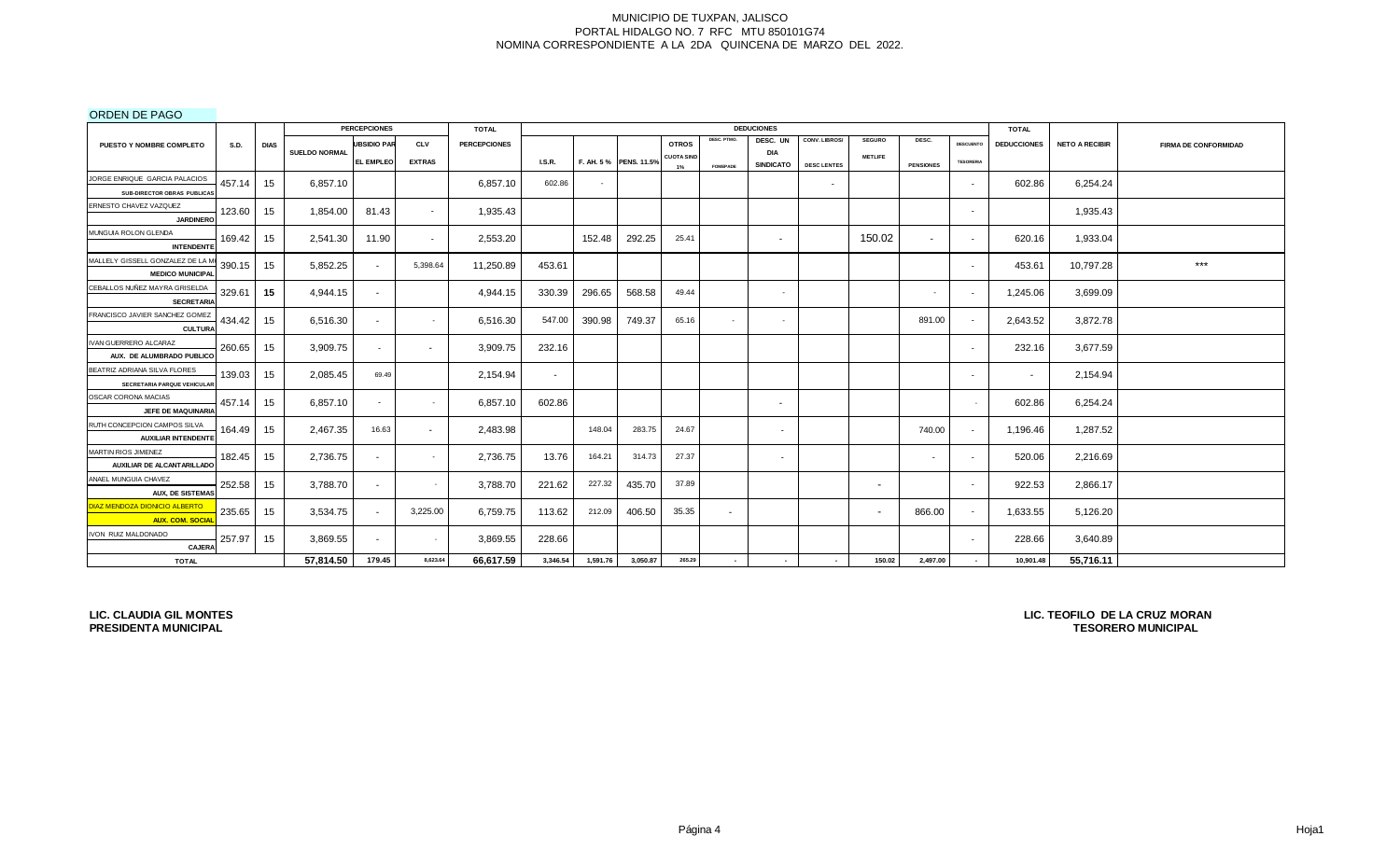ORDEN DE PAGO

|                                                                          |             |             |                      | <b>PERCEPCIONES</b>      |               | <b>TOTAL</b>             |                          |          |                       |                         |                 | <b>DEDUCIONES</b>        |                          |                          |                  |                          | <b>TOTAL</b>       |                       |                             |
|--------------------------------------------------------------------------|-------------|-------------|----------------------|--------------------------|---------------|--------------------------|--------------------------|----------|-----------------------|-------------------------|-----------------|--------------------------|--------------------------|--------------------------|------------------|--------------------------|--------------------|-----------------------|-----------------------------|
| PUESTO Y NOMBRE COMPLETO                                                 | <b>S.D.</b> | <b>DIAS</b> |                      | <b>UBSIDIO PAR</b>       | <b>CLV</b>    | <b>PERCEPCIONES</b>      |                          |          |                       | <b>OTROS</b>            | DESC. PTMO.     | DESC. UN DIA             | CONV. LIBROS/            | <b>SEGURO</b>            | DESC.            | <b>DESCUENTO</b>         | <b>DEDUCCIONES</b> | <b>NETO A RECIBIR</b> | <b>FIRMA DE CONFORMIDAD</b> |
|                                                                          |             |             | <b>SUELDO NORMAL</b> | <b>EL EMPLEO</b>         | <b>EXTRAS</b> |                          | LS.R.                    |          | F. AH. 5% PENS. 11.5% | <b>CUOTA SIND</b><br>1% | <b>FOMEPADE</b> | <b>SINDICATO</b>         | <b>DESC LENTES</b>       | <b>METLIFE</b>           | <b>PENSIONES</b> | <b>TESORERIA</b>         |                    |                       |                             |
| ISRAEL MARTINEZ SOLANO<br>JEFE DE EDUCACION                              | 457.14      | 15          | 6.857.10             |                          |               | 6,857.10                 | 602.86                   |          |                       |                         |                 |                          |                          |                          |                  | $\overline{\phantom{0}}$ | 602.86             | 6,254.24              |                             |
| EVERARDO GONZALEZ FLORES<br><b>CHOFER</b>                                | 341.99      | 15          | 5,129.85             | $\sim$                   | $\sim$        | 5,129.85                 | 354.15                   | 307.79   | 589.93                | 51.30                   |                 | $\sim$                   |                          |                          | 455.54           |                          | 1,758.71           | 3,371.14              | ***                         |
| SAMUEL GUZMAN FLORES<br>AUX. ENC. EQ. BOMBEO SN JUAN ESPANATICA          | 194.65      | 15          | 2,919.75             |                          | $\sim$        | 2,919.75                 | 29.68                    |          |                       |                         |                 |                          |                          |                          |                  |                          | 29.68              | 2,890.07              |                             |
| MARIA JUDITH VARGAS MARTINEZ<br><b>NTENDENTE J. DE NIÑOS JEAN PIAGET</b> | 81.40       | 15          | 1,221.00             | 136.84                   |               | 1,357.84                 | $\overline{\phantom{a}}$ |          |                       |                         |                 |                          |                          |                          |                  | $\overline{\phantom{a}}$ |                    | 1,357.84              |                             |
| <b>GRACIELA PADILLA LARIOS</b><br>AUX. INTENDENTE SAN JUAN ESPANATICA    | 64.90       | 0           | $\sim$               | $\overline{\phantom{a}}$ |               | $\overline{\phantom{a}}$ | $\blacksquare$           |          |                       |                         |                 |                          |                          |                          |                  |                          |                    | $\sim$                |                             |
| LUZ ROXANA BAUTISTA MARTINEZ<br><b>OFICIALIA MAYOR</b>                   | 260.65      | 15          | 3,909.75             | $\overline{\phantom{a}}$ | $\sim$        | 3,909.75                 | 232.16                   | 234.59   | 449.62                | 39.10                   |                 | $\sim$                   |                          |                          | 1,898.00         |                          | 2,853.46           | 1,056.29              |                             |
| JOSE DE JESUS MELCHOR CISNEROS<br><b>JARDINERO</b>                       | 228.80      | 15          | 3,432.00             | $\overline{\phantom{a}}$ | $\sim$        | 3,432.00                 | 90.49                    | 205.92   | 394.68                | 34.32                   |                 | $\sim$                   |                          |                          | 538.01           |                          | 1,263.42           | 2,168.58              |                             |
| MAYRA MARITZA AYALA ARCEO<br>JEFE PARTICIPACION CIUDADANA                | 457.14      | 15          | 6,857.10             | $\sim$                   |               | 6,857.10                 | 602.86                   |          |                       |                         |                 |                          | $\overline{\phantom{0}}$ |                          |                  |                          | 602.86             | 6,254.24              |                             |
| BARAJAS MONTAÑO ALEJANDRO<br>AUX. SECRETARIO GENERAL                     | 482.38      | 15          | 7,235.70             | $\sim$                   | $\sim$        | 7,235.70                 | 667.55                   | 434.14   | 832.11                | 72.36                   |                 | $\sim$                   |                          |                          | 1,209.94         |                          | 3,216.09           | 4,019.61              |                             |
| MARIA DE LOURDES ISABELES OSORI<br><b>JEFE EGRESOS</b>                   | 457.14      | 15          | 6,857.10             | $\sim$                   | $\sim$        | 6,857.10                 | 602.86                   |          |                       |                         |                 | $\overline{\phantom{a}}$ |                          |                          |                  |                          | 602.86             | 6,254.24              |                             |
| MATEO GARCIA VAZQUEZ<br><b>AUX. INTENDENTE</b>                           | 116.71      | 15          | 1,750.65             | 90.92                    | $\sim$        | 1,841.57                 | $\sim$                   |          |                       | 17.51                   |                 |                          |                          |                          |                  |                          | 17.51              | 1,824.06              |                             |
| ROSA ELENA GONZALEZ GARCIA<br>AUX. INTENDENTE MERCADO MPAL               | 170.32      | 15          | 2,554.80             | 11.04                    | $\sim$        | 2,565.84                 |                          | 153.29   | 293.80                | 25.55                   | $\sim$          |                          |                          | $\overline{\phantom{0}}$ | 1,095.00         |                          | 1,567.64           | 998.20                |                             |
| FELIPE TORRES FLORES<br><b>CHOFER DE LA PIPA</b>                         | 234.58      | 15          | 3,518.70             | $\overline{a}$           | $\sim$        | 3,518.70                 | 112.22                   | 211.12   | 404.65                | 35.19                   |                 | . .                      |                          |                          | 1,509.00         |                          | 2,272.18           | 1,246.52              | $**$                        |
| <b>TOTAL</b>                                                             |             |             | 52,243.50            | 238.80                   |               | 52,482.30                | 3,294.83                 | 1,546.85 | 2,964.79              | 275.31                  |                 |                          |                          |                          | 6,705.49         |                          | 14,787.27          | 37,695.03             |                             |

**LIC. CLAUDIA GIL MONTES PRESIDENTA MUNICIPAL**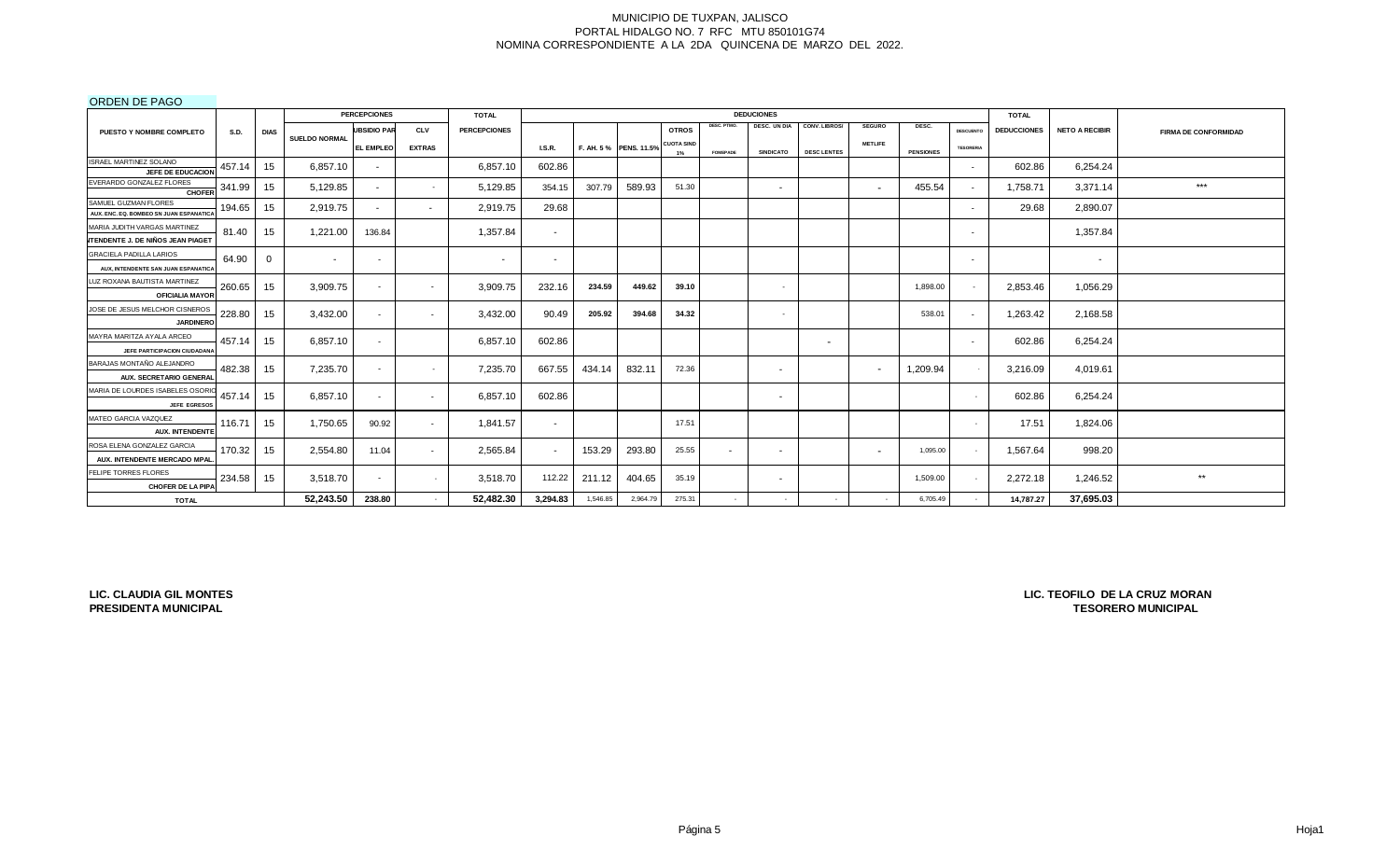## ORDEN DE PAGO

|                                                      |             |              |                      | <b>PERCEPCIONES</b>      |                 | <b>TOTAL</b>        |                          |           |                    |                 |                          | <b>DEDUCIONES</b>        |                    |                          |                  |                          | <b>TOTAL</b>       |                       |                             |
|------------------------------------------------------|-------------|--------------|----------------------|--------------------------|-----------------|---------------------|--------------------------|-----------|--------------------|-----------------|--------------------------|--------------------------|--------------------|--------------------------|------------------|--------------------------|--------------------|-----------------------|-----------------------------|
| PUESTO Y NOMBRE COMPLETO                             | <b>S.D.</b> | <b>DIAS</b>  |                      | <b>UBSIDIO PAR</b>       | <b>CLV</b>      | <b>PERCEPCIONES</b> |                          |           |                    | <b>OTROS</b>    | DESC. PTMO.              | DESC. UN                 | CONV. LIBROS/      | <b>SEGURO</b>            | DESC.            | <b>DESCUENTO</b>         | <b>DEDUCCIONES</b> | <b>NETO A RECIBIR</b> | <b>FIRMA DE CONFORMIDAD</b> |
|                                                      |             |              | <b>SUELDO NORMAL</b> | <b>EL EMPLEO</b>         | <b>EXTRAS</b>   |                     | <b>I.S.R.</b>            | F. AH. 5% | <b>PENS. 11.5%</b> | <b>DESC. 2%</b> |                          | DIA<br><b>SINDICATO</b>  | <b>DESC LENTES</b> | <b>METLIFE</b>           | <b>PENSIONES</b> | <b>TESORERIA</b>         |                    |                       |                             |
|                                                      |             |              |                      |                          |                 |                     |                          |           |                    |                 | <b>FOMEPADE</b>          |                          |                    |                          |                  |                          |                    |                       |                             |
| <b>EDPTO. BIENESTAR DE LOS JOVENES</b>               | 457.14      | $\Omega$     | $\overline{a}$       | $\sim$                   |                 | $\sim$              | $\sim$                   | $\sim$    |                    |                 |                          |                          |                    |                          |                  | $\sim$                   | $\sim$             | $\sim$                |                             |
| LILIA JUDITH GODINEZ VAZQUEZ                         |             |              |                      |                          |                 |                     |                          |           |                    |                 |                          |                          |                    |                          |                  |                          |                    |                       |                             |
| JEFE DPTO. BIENESTAR DE LA MUJER                     | 457.14      | 15           | 6.857.10             |                          | $\sim$          | 6,857.10            | 602.86                   |           |                    |                 |                          |                          |                    |                          |                  | $\overline{\phantom{a}}$ | 602.86             | 6,254.24              |                             |
| DAVID CEBALLOS MARTINEZ                              | 451.18      | 15           | 6,767.70             | $\sim$                   |                 | 6,767.70            | 587.58                   | 406.06    | 778.29             | 67.68           |                          |                          |                    |                          |                  |                          | 1,839.60           | 4,928.10              |                             |
| <b>CHOFER DIF MPAL</b>                               |             |              |                      |                          | $\sim$          |                     |                          |           |                    |                 |                          | $\overline{\phantom{a}}$ |                    |                          |                  | $\sim$                   |                    |                       |                             |
| DANIA GABRIELA CEBALLOS MACIAS                       | 309.00      | 15           | 4,635.00             | $\sim$                   | $\sim$          | 4,635.00            | 295.28                   | 278.10    | 533.03             | 46.35           |                          | 0.00                     |                    | 0.00                     |                  |                          | 1,152.76           | 3,482.25              |                             |
| SECRETARIA AUX. PRESIDENCIA                          |             |              |                      |                          |                 |                     |                          |           |                    |                 |                          |                          |                    |                          |                  |                          |                    |                       |                             |
| DEONICIO TEJEDA RUA<br>DELEGADA NUEVO PUBLADO        | 77.25       | 15           | 1,158.75             | 140.83                   | $\sim$ 10 $\pm$ | 1,299.58            |                          |           |                    |                 |                          |                          |                    |                          |                  | $\overline{\phantom{a}}$ | $\sim$             | 1,299.58              | $***$                       |
| <b>CHOFER</b>                                        | 256.02      |              |                      |                          | $\sim$          | $\sim$              |                          |           |                    |                 |                          |                          |                    |                          |                  | $\sim$                   | $\sim$             | $\sim$                |                             |
| CLAUDIA LORENA LOZOYA MUNGUIA                        |             |              |                      |                          |                 |                     |                          |           |                    |                 |                          |                          |                    |                          |                  |                          |                    |                       |                             |
| <b>AUXILIAR TESORERIA</b>                            | 427.45      | 15           | 6,411.75             |                          | $\sim$          | 6,411.75            | 532.01                   | 384.71    | 737.35             | 64.12           |                          | $\overline{\phantom{a}}$ |                    |                          |                  |                          | 1,718.18           | 4,693.57              |                             |
| JAIME NOE GONZALEZ DIMAS                             | 324.58      | $\mathbf{0}$ |                      | $\overline{\phantom{a}}$ | $\sim$          | $\sim$              | $\overline{\phantom{a}}$ |           |                    |                 |                          |                          |                    |                          |                  | $\sim$                   | $\sim$             | $\sim$                | ***PAGO 16/04/2021***       |
| <b>ASEO PUBLICO</b>                                  |             |              |                      |                          |                 |                     |                          |           |                    |                 |                          |                          |                    |                          |                  |                          |                    |                       |                             |
| GUILLERMO VAZQUEZ VAZQUEZ<br><b>ASEO PUBLICO</b>     | 216.92      | 15           | 3,253.80             | $\sim$                   | $\sim$          | 3,253.80            | 74.98                    | 195.23    | 374.19             | 32.54           |                          | $\sim$                   |                    | $\overline{\phantom{a}}$ |                  | $\sim$                   | 676.93             | 2,576.87              |                             |
| MIRANDELI MIROSLAVA SALAZAR NEG                      |             |              |                      |                          |                 |                     |                          |           |                    |                 |                          |                          |                    |                          |                  |                          |                    |                       |                             |
| ENC. TRANSPARENCIA                                   | 259.82      | 15           | 3,897.30             | $\sim$                   | $\sim$          | 3,897.30            | 231.07                   |           |                    | 38.97           | $\sim$                   | $\overline{\phantom{a}}$ |                    | 120.01                   |                  |                          | 390.05             | 3,507.25              |                             |
| JLISSES RAFAEL VELASCO SILVA                         | 457.14      | 15           | 6,857.10             |                          |                 | 6,857.10            | 602.86                   |           | $\sim$             |                 |                          | $\sim$                   |                    |                          |                  | $\sim$                   | 602.86             | 6,254.24              |                             |
| E AGUA POTABLE Y ALCANTARILLADO                      |             |              |                      |                          |                 |                     |                          |           |                    |                 |                          |                          |                    |                          |                  |                          |                    |                       |                             |
| MARTHA LIZBETH MARTINEZ FABIAN                       | 457.14      | 15           | 6,857.10             |                          | $\sim$          | 6,857.10            | 602.86                   |           |                    |                 |                          |                          |                    |                          |                  | $\sim$                   | 602.86             | 6,254.24              |                             |
| JEFE PROTECCION ANIMAL                               |             |              |                      |                          |                 |                     |                          |           |                    |                 |                          |                          |                    |                          |                  |                          |                    |                       |                             |
| HERMELINDA QUIROZ ALVAREZ                            | 156.81      | 15           | 2,352.15             | 24.01                    |                 | 2,376.16            |                          |           |                    |                 |                          |                          |                    |                          |                  | $\sim$                   |                    | 2,376.16              |                             |
| <b>AUX. INTENDENTE</b>                               |             |              |                      |                          |                 |                     |                          |           |                    |                 |                          |                          |                    |                          |                  |                          |                    |                       |                             |
| ERIKA ELIZABETH RODRIGUEZ SOTO<br>DELEGADO BUEN PAIS | 102.50      | 15           | 1,537.50             | 116.48                   | $\sim$          | 1,653.98            | $\overline{\phantom{a}}$ |           |                    |                 | $\overline{\phantom{a}}$ |                          | $\sim$             |                          |                  | $\overline{\phantom{a}}$ | $\sim$             | 1,653.98              | $***$                       |
| <b>TOTAL</b>                                         |             |              | 50,585.25            | 281.32                   | $\sim$          | 50,866.57           | 3,529.50                 | ###### I  | 2,422.85           | 249.66          | $\sim$                   |                          |                    | 120.01                   |                  |                          | 7,586.11           | 43,280.46             |                             |

**LIC. CLAUDIA GIL MONTES PRESIDENTA MUNICIPAL**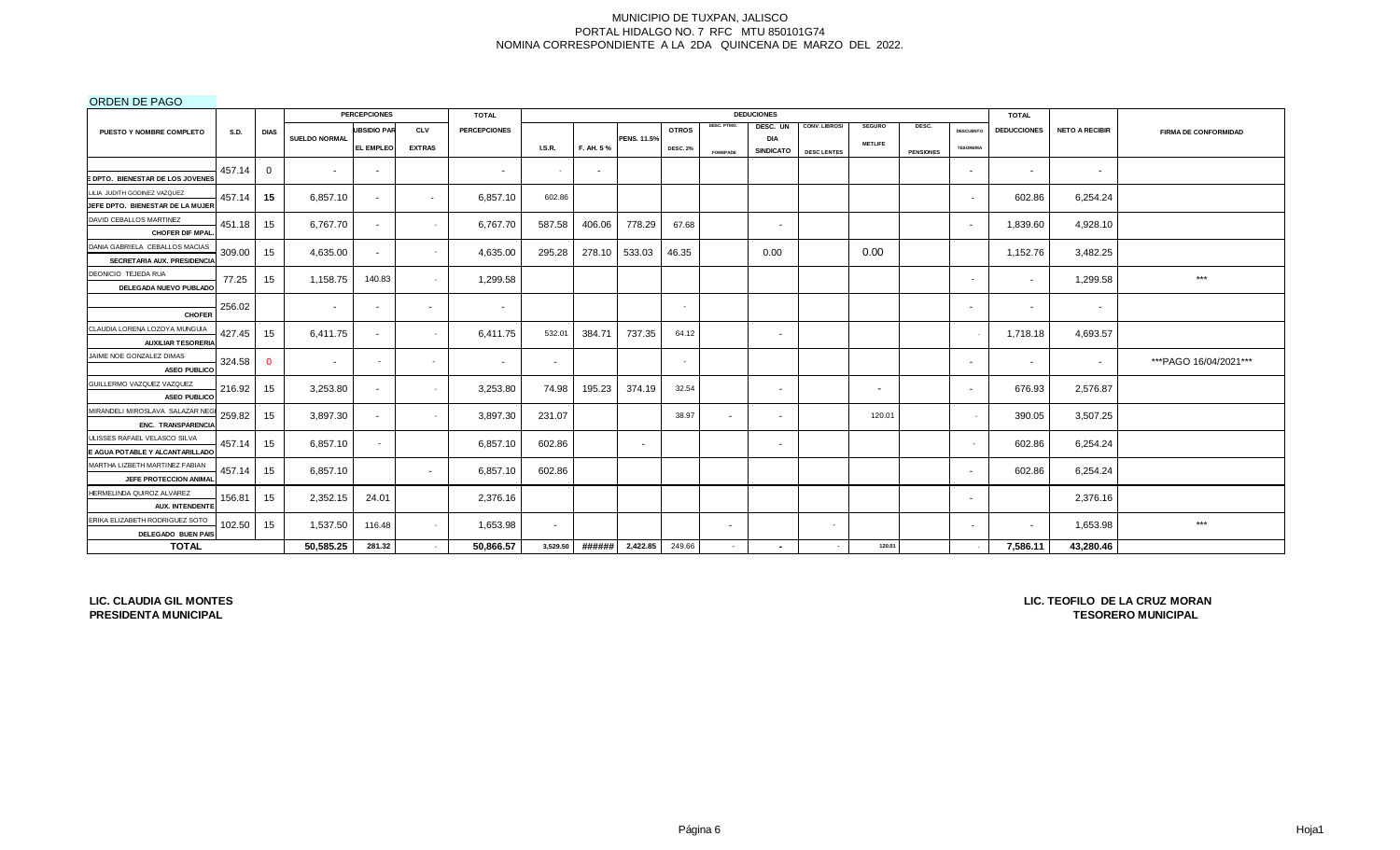## ORDEN DE PAGO

|                                  |             |                 |                      | <b>PERCEPCIONES</b>      |               | <b>TOTAL</b>        |                          |           |                    |                   |                 | <b>DEDUCIONES</b>              |                    |                |                  |                  | <b>TOTAL</b>       |                       |                             |
|----------------------------------|-------------|-----------------|----------------------|--------------------------|---------------|---------------------|--------------------------|-----------|--------------------|-------------------|-----------------|--------------------------------|--------------------|----------------|------------------|------------------|--------------------|-----------------------|-----------------------------|
| <b>PUESTO Y NOMBRE COMPLETO</b>  | <b>S.D.</b> | <b>DIAS</b>     |                      | <b>UBSIDIO PAR</b>       | <b>CLV</b>    | <b>PERCEPCIONES</b> |                          |           |                    | <b>OTROS</b>      | DESC. PTMO.     | DESC. UN                       | CONV. LIBROS/      | <b>SEGURO</b>  | DESC.            | <b>DESCUENTO</b> | <b>DEDUCCIONES</b> | <b>NETO A RECIBIR</b> | <b>FIRMA DE CONFORMIDAD</b> |
|                                  |             |                 | <b>SUELDO NORMAL</b> | <b>EL EMPLEO</b>         | <b>EXTRAS</b> |                     | I.S.R.                   | F. AH. 5% | <b>PENS. 11.5%</b> | <b>CUOTA SIND</b> | <b>FOMEPADE</b> | <b>DIA</b><br><b>SINDICATO</b> | <b>DESC LENTES</b> | <b>METLIFE</b> | <b>PENSIONES</b> | <b>TESORERIA</b> |                    |                       |                             |
| J. GUADALUPE MARTINEZ MARTINEZ   |             |                 |                      |                          |               |                     |                          |           |                    | 1%                |                 |                                |                    |                |                  |                  |                    |                       |                             |
| <b>ENC. EQUIPO DE BOMBEO</b>     | 170.70      | 15              | 2,560.50             | 10.67                    | $\sim$        | 2,571.17            |                          |           |                    |                   |                 |                                |                    |                |                  |                  |                    | 2,571.17              |                             |
| BALENTIN BARAJAS GONZALEZ        |             |                 |                      |                          |               |                     |                          |           |                    |                   |                 |                                |                    |                |                  |                  |                    |                       |                             |
| FONTANERO DELEGACION HIGUERA     | 143.96      | 15 <sub>1</sub> | 2,159.40             | 64.76                    | $\sim$        | 2,224.16            |                          |           |                    |                   |                 |                                |                    |                |                  |                  |                    | 2,224.16              |                             |
| RAFAEL REYES MARTINEZ            |             |                 |                      |                          |               |                     |                          |           |                    |                   |                 |                                |                    |                |                  |                  |                    |                       |                             |
| FONTANERO DELEGACION HIGUERA     | 143.96      | 15              | 2,159.40             | 64.76                    | $\sim$        | 2,224.16            |                          |           |                    |                   |                 |                                |                    |                |                  |                  |                    | 2,224.16              |                             |
| DALIA MARGARITA VAZQUEZ HERNAND  |             |                 |                      |                          |               |                     |                          |           |                    |                   |                 |                                |                    |                |                  |                  |                    |                       |                             |
| <b>INTENDENTE</b>                | 168.69      | 15              | 2,530.35             | 12.60                    | $\sim$        | 2,542.95            | $\overline{\phantom{a}}$ |           |                    | 25.30             |                 |                                |                    |                |                  |                  | 25.30              | 2,517.65              |                             |
| CARLOS IVAN GUZMAN MORALES       |             |                 |                      |                          |               |                     |                          |           |                    |                   |                 |                                |                    |                |                  |                  |                    |                       |                             |
| AUX. CASA DE LA CULTURA          | 184.94      | 15              | 2.774.10             | $\sim$                   | $\sim$        | 2,774.10            | 17.01                    | $\sim$    |                    |                   |                 |                                |                    |                |                  |                  | 17.01              | 2,757.09              |                             |
| SILVA VALENCIA J JESUS           | 138.07      | 15              | 2,071.05             | 70.41                    | $\sim$        |                     |                          |           |                    |                   |                 |                                |                    |                |                  |                  |                    |                       |                             |
| EGADO DE LA HIGUERA (PENSIONADO) |             |                 |                      |                          |               | 2,141.46            | $\sim$                   | $\sim$    |                    |                   |                 |                                |                    |                |                  | $\sim$           | $\sim$             | 2,141.46              |                             |
| MIGUEL ANGEL GUZMAN SILVA        | 457.14      | 15              | 6.857.10             | $\overline{\phantom{a}}$ | $\sim$        | 6,857.10            | 602.86                   |           |                    |                   | $\sim$          | . .                            |                    |                |                  |                  | 602.86             | 6,254.24              |                             |
| JEFE BIENESTAR DE LOS JOVENES    |             |                 |                      |                          |               |                     |                          |           |                    |                   |                 |                                |                    |                |                  |                  |                    |                       |                             |
| RICARDO GIL GONZALEZ             | 1,133.00    | 15              | 16,995.00            | $\sim$                   | $\sim$        | 16,995.00           | 2,398.79                 |           |                    |                   |                 |                                |                    |                |                  |                  | 2,398.79           | 14,596.21             |                             |
| JEFE DE GABINETE                 |             |                 |                      |                          |               |                     |                          |           |                    |                   |                 |                                |                    |                |                  |                  |                    |                       |                             |
| SOFIA MAGDALENA FABIAN GONZALEZ  | 272.10      | 15              | 4,081.50             | $\sim$                   | $\sim$        | 4,081.50            | 247.10                   | 244.89    | 469.37             | 40.82             | $\sim$          | $\sim$                         |                    |                | 1,982.00         |                  | 2,984.18           | 1,097.32              |                             |
| AUX. MERCADO MUNICIPAL           |             |                 |                      |                          |               |                     |                          |           |                    |                   |                 |                                |                    |                |                  |                  |                    |                       |                             |
| SANDRA TERESA GARCIA CALVARIO    | 139.03      | 15              | 2,085.45             | 69.49                    | $\sim$        | 2,154.94            | $\sim$                   |           |                    |                   |                 |                                |                    |                |                  |                  | $\sim$             | 2,154.94              |                             |
| INTENDENTE MERCADO MPAL          |             |                 |                      |                          |               |                     |                          |           |                    |                   |                 |                                |                    |                |                  |                  |                    |                       |                             |
| JUAN MANUEL BERNAL GARCIA        | 123.60      | 15              | 1,854.00             | 84.31                    | $\sim$        | 1,938.31            | $\overline{\phantom{a}}$ |           |                    |                   | $\sim$          |                                |                    |                |                  |                  | $\sim$             | 1,938.31              |                             |
| <b>JARDINERC</b>                 |             |                 |                      |                          |               |                     |                          |           |                    |                   |                 |                                |                    |                |                  |                  |                    |                       |                             |
| RAMON NAVARRO RUA                | 170.70      | 15              | 2,560.50             | 10.67                    | $\sim$        | 2,571.17            |                          |           |                    | 25.61             |                 |                                |                    |                |                  |                  | 25.61              | 2,545.57              |                             |
| <b>AUXILIAR</b>                  |             |                 |                      |                          |               |                     |                          |           |                    |                   |                 |                                |                    |                |                  |                  |                    |                       |                             |
|                                  |             |                 | 48,688.35            | 387.67                   | 0.00          | 49,076.02           | 3,265.76                 | 244.89    | 469.37             | 91.72             | 0.00            | 0.00                           |                    |                | 1,982.00         | 0.00             | 6,053.75           | 43,022.27             |                             |

**LIC. CLAUDIA GIL MONTES PRESIDENTA MUNICIPAL**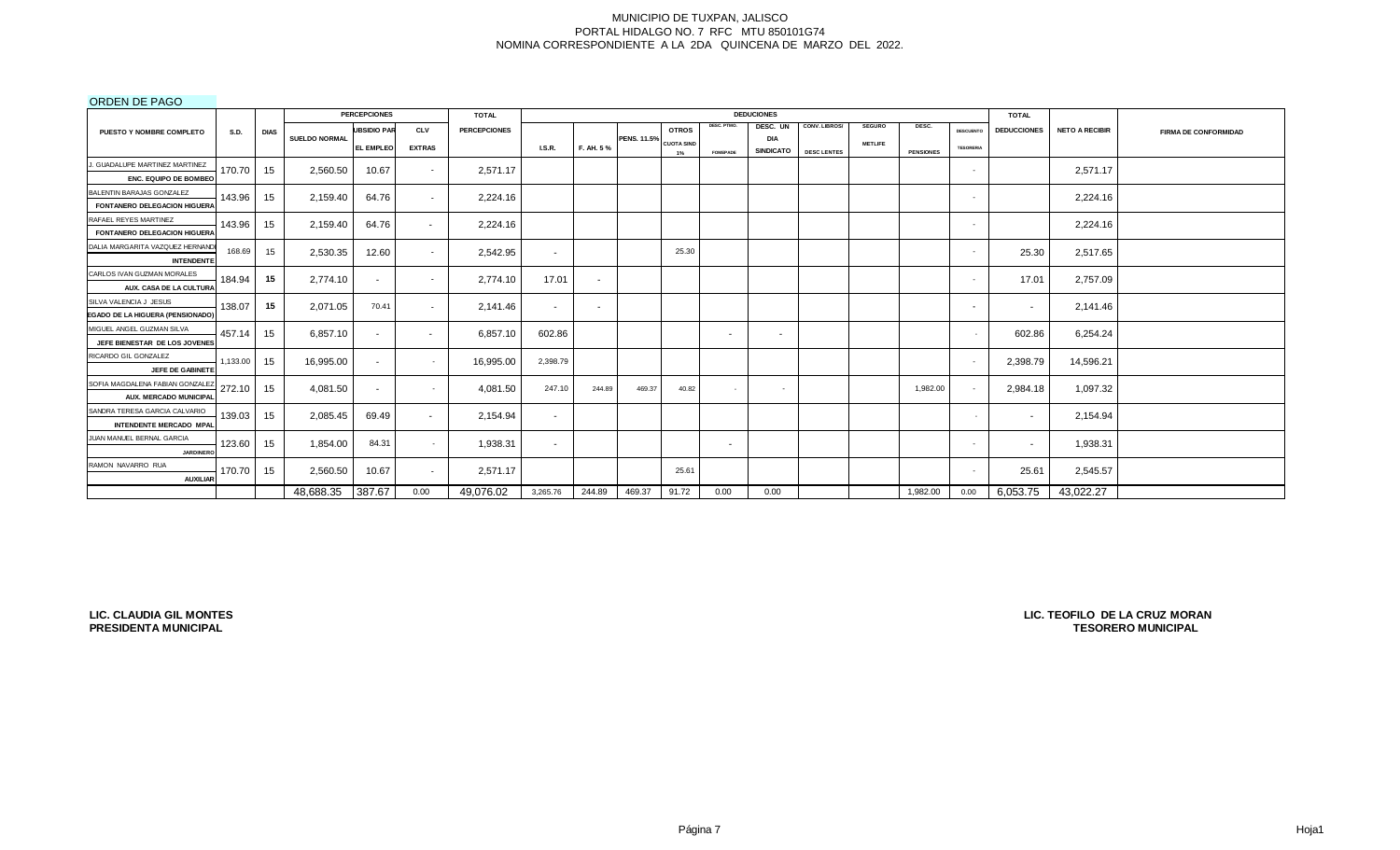## ORDEN DE PAGO

|                                                                |             |              |                          | <b>PERCEPCIONES</b> |               | <b>TOTAL</b>        |               |           |             |                 |                 | <b>DEDUCIONES</b> |                    |                |                  |                  | <b>TOTAL</b>       |                       |                             |
|----------------------------------------------------------------|-------------|--------------|--------------------------|---------------------|---------------|---------------------|---------------|-----------|-------------|-----------------|-----------------|-------------------|--------------------|----------------|------------------|------------------|--------------------|-----------------------|-----------------------------|
| PUESTO Y NOMBRE COMPLETO                                       | <b>S.D.</b> | <b>DIAS</b>  |                          | <b>UBSIDIO PAR</b>  | <b>CLV</b>    | <b>PERCEPCIONES</b> |               |           |             | <b>OTROS</b>    | DESC. PTMO.     | DESC. UN          | CONV. LIBROS/      | <b>SEGURO</b>  | DESC.            | <b>DESCUENTO</b> | <b>DEDUCCIONES</b> | <b>NETO A RECIBIR</b> | <b>FIRMA DE CONFORMIDAD</b> |
|                                                                |             |              | <b>SUELDO NORMAL</b>     | <b>EL EMPLEO</b>    | <b>EXTRAS</b> |                     | <b>I.S.R.</b> | F. AH. 5% | PENS. 11.5% | <b>CUOTA</b>    |                 | DIA               |                    | <b>METLIFE</b> |                  | <b>TESORERIA</b> |                    |                       |                             |
|                                                                |             |              |                          |                     |               |                     |               |           |             | <b>SIND. 1%</b> | <b>FOMEPADE</b> | SINDICATO         | <b>DESC LENTES</b> |                | <b>PENSIONES</b> |                  |                    |                       |                             |
| <b>AUXILIAR TESORERIA</b>                                      | 500.00      | 0            | $\overline{\phantom{a}}$ | $\sim$              | $\sim$        | $\sim$              |               |           |             |                 |                 |                   |                    |                |                  | $\sim$           |                    | $\sim$                |                             |
| MARA SARAI QUINTERO VAZQUEZ                                    |             |              |                          |                     |               |                     |               |           |             |                 |                 |                   |                    |                |                  |                  |                    |                       |                             |
| APOYO AL CENTRO DE SALUD                                       | 400.00      | 15           | 6,000.00                 | $\sim$              | $\sim$        | 6,000.00            |               |           |             |                 |                 |                   |                    |                |                  | $\sim$           |                    | 6,000.00              |                             |
| <b>ASEO PUBLICO</b>                                            | 120.00      | $\mathbf{0}$ | $\overline{\phantom{a}}$ | $\sim$              | $\sim$        | $\sim$              |               |           |             |                 |                 |                   |                    |                |                  | $\sim$           |                    | $\sim$                |                             |
| CARLA GUADALUPE VERDUZCO MEND                                  | 20.00       | $\mathbf{0}$ | $\sim$                   | $\sim$              | $\sim$        | $\sim$              |               |           |             |                 |                 |                   |                    |                |                  | $\sim$           |                    | $\sim$                |                             |
| APOYO DELG. BUEN PAIS                                          |             |              |                          |                     |               |                     |               |           |             |                 |                 |                   |                    |                |                  |                  |                    |                       |                             |
| JOSE ANTONIO CONTRERAS MARTIN D<br>APOYO AL CENTRO DE SALUD    | 666.67      | 6            | 4,000.02                 | $\sim$              | $\sim$        | 4,000.02            |               |           |             |                 |                 |                   |                    |                |                  | $\sim$           |                    | 4,000.02              |                             |
| JOSE EDGAR OCHOA DIAZ                                          | 80.00       | 15           | 1,200.00                 | $\sim$              | $\sim$        | 1,200.00            |               |           |             |                 |                 |                   |                    |                |                  | $\sim$           |                    | 1,200.00              |                             |
| APOYO A SINDICATURA                                            |             |              |                          |                     |               |                     |               |           |             |                 |                 |                   |                    |                |                  |                  |                    |                       |                             |
| FABIOLA VIRIDIANA MARTINEZ MENDO2                              | 80.00       | 15           | 1,200.00                 | $\sim$              | $\sim$        | 1,200.00            |               |           |             |                 |                 |                   |                    |                |                  | $\sim$           |                    | 1,200.00              |                             |
| APOYO ESC. MANUEL LOPEZ COTILL/                                |             |              |                          |                     |               |                     |               |           |             |                 |                 |                   |                    |                |                  |                  |                    |                       |                             |
| LEYDI GUADALUPE RODRIGUEZ VALEN<br>APOYO AL CENTRO DE SALUD    | 400.00      | 15           | 6,000.00                 | $\sim$              | $\sim$        | 6,000.00            |               |           |             |                 |                 |                   |                    |                |                  | $\sim$           |                    | 6,000.00              |                             |
|                                                                |             |              |                          |                     |               |                     |               |           |             |                 |                 |                   |                    |                |                  |                  |                    |                       |                             |
| APOYO EN LA DEL DE LA HIGUERA                                  | 63.34       |              | $\overline{\phantom{a}}$ | $\sim$              | $\sim$        | $\sim$              |               |           |             |                 |                 |                   |                    |                |                  | $\sim$           |                    | $\sim$                |                             |
| JOSE SALOME CASTREJON GAYTAN<br>APOYO ESC ATENQUIQUE           | 80.00       | 15           | 1,200.00                 | $\sim$              | $\sim$        | 1,200.00            |               |           |             |                 |                 |                   |                    |                |                  | $\sim$           |                    | 1,200.00              |                             |
|                                                                | 120.00      | 0            | $\sim$                   | $\sim$              | $\sim$        | $\sim$              |               |           |             |                 |                 |                   |                    |                |                  | $\sim$           |                    | $\sim$                |                             |
| <b>APOYO A SINDICATURA</b>                                     |             |              |                          |                     |               |                     |               |           |             |                 |                 |                   |                    |                |                  |                  |                    |                       |                             |
| ALONDRA ESMERALDA HERNANDEZ CA<br>APOYO AL COMEDOR COMUNITARIO | 66.67       | 15           | 1,000.05                 | $\sim$              | $\sim$        | 1,000.05            |               |           |             |                 |                 |                   |                    |                |                  | $\sim$           |                    | 1,000.05              |                             |
|                                                                | 63.34       |              | $\overline{\phantom{a}}$ | $\sim$              | $\sim$        | $\sim$              |               |           |             |                 |                 |                   |                    |                |                  | $\sim$           |                    | $\sim$                |                             |
| APOYO INTENDENTE SAM JUAN ESPANATICA                           |             |              |                          |                     |               |                     |               |           |             |                 |                 |                   |                    |                |                  |                  |                    |                       |                             |
|                                                                | 120.00      | $\mathbf{0}$ | $\sim$                   | $\sim$              | $\sim$        | $\sim$              |               |           |             |                 |                 |                   |                    |                |                  | $\sim$           |                    | $\sim$                |                             |
| APOYO AL ARCHIVO HISTORIC                                      |             |              |                          |                     |               |                     |               |           |             |                 |                 |                   |                    |                |                  |                  |                    |                       |                             |
| APOYO AL ARCHIVO HISTORICO                                     | 120.00      | $\mathbf{0}$ | $\sim$                   | $\sim$              | $\sim$        | $\sim$              |               |           |             |                 |                 |                   |                    |                |                  | ٠                |                    | $\sim$                |                             |
| ELBA GARCIA VERDUZCO                                           |             |              |                          |                     |               |                     |               |           |             |                 |                 |                   |                    |                |                  |                  |                    |                       |                             |
| PENSION DE TRABJADOR DE B PAIS                                 | 66.67       | 15           | 1,000.05                 | $\sim$              | $\sim$        | 1,000.05            |               |           |             |                 |                 |                   |                    |                |                  | $\sim$           |                    | 1,000.05              |                             |
| <b>TOTAL</b>                                                   |             |              | 21,600.12                | 0.00                | 0.00          | 21,600.12           | 0.00          | 0.00      | 0.00        | 0.00            | 0.00            | 0.00              | 0.00               | 0.00           | 0.00             | 0.00             | 0.00               | 21,600.12             |                             |

**LIC. CLAUDIA GIL MONTES PRESIDENTA MUNICIPAL**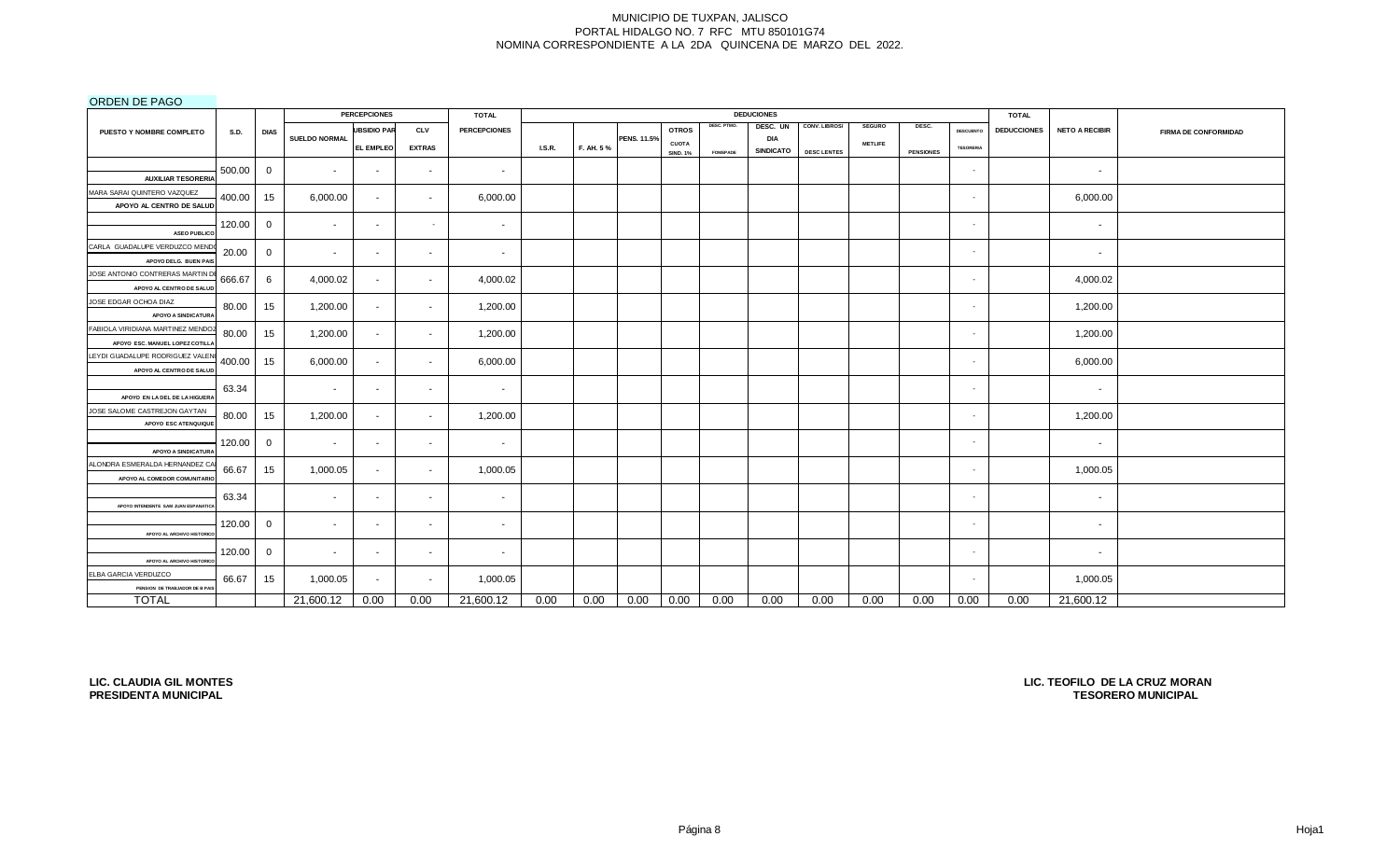## ORDEN DE PAGO

|                                                                         |             |             |               | <b>PERCEPCIONES</b>      |                          | <b>TOTAL</b>             |               |            |                    |                 |                 | <b>DEDUCIONES</b> |                    |                |                  |                  | <b>TOTAL</b>       |                          |                             |
|-------------------------------------------------------------------------|-------------|-------------|---------------|--------------------------|--------------------------|--------------------------|---------------|------------|--------------------|-----------------|-----------------|-------------------|--------------------|----------------|------------------|------------------|--------------------|--------------------------|-----------------------------|
| <b>PUESTO Y NOMBRE COMPLETO</b>                                         | <b>S.D.</b> | <b>DIAS</b> |               | <b>UBSIDIO PAR</b>       | <b>CLV</b>               | <b>PERCEPCIONES</b>      |               |            |                    | <b>OTROS</b>    | DESC. PTMO.     | DESC. UN          | CONV. LIBROS/      | <b>SEGURO</b>  | DESC.            | DESCUENTO        | <b>DEDUCCIONES</b> | <b>NETO A RECIBIR</b>    | <b>FIRMA DE CONFORMIDAD</b> |
|                                                                         |             |             | SUELDO NORMAL | <b>EL EMPLEO</b>         | <b>EXTRAS</b>            |                          | <b>I.S.R.</b> | F. AH. 5 % | <b>PENS. 11.5%</b> | <b>DESC. 2%</b> | <b>FOMEPADE</b> | DIA<br>SINDICATO  | <b>DESC LENTES</b> | <b>METLIFE</b> | <b>PENSIONES</b> | <b>TESORERIA</b> |                    |                          |                             |
| TOMAS RODRIGUEZ GONZALEZ                                                | 457.14      | 15          | 6,857.10      | $\sim$                   |                          | 6,857.10                 | 602.86        |            |                    |                 |                 |                   |                    |                |                  | $\sim$           | 602.86             | 6,254.24                 |                             |
| JEFE DPTO. ESTACIONOMETROS                                              |             |             |               |                          |                          |                          |               |            |                    |                 |                 |                   |                    |                |                  |                  |                    |                          |                             |
| VACANTE                                                                 | 135.06      |             | $\sim$        | $\overline{\phantom{a}}$ | $\sim$                   | $\sim$                   |               |            |                    |                 |                 |                   |                    |                |                  | . .              |                    | $\sim$                   |                             |
| <b>AUX. ADMVO, ESTACIONOMETROS</b>                                      |             |             |               |                          |                          |                          |               |            |                    |                 |                 |                   |                    |                |                  |                  |                    |                          |                             |
| <b>INSPECTOR DE ESTACIONOMETRO</b>                                      | 150.46      |             | . .           |                          | $\overline{\phantom{a}}$ | $\overline{\phantom{a}}$ |               |            |                    | . .             |                 |                   |                    |                |                  | $\sim$           | $\sim$             | $\sim$                   |                             |
| MARIA DEL ROCIO LLAMAS GUTIERREZ<br><b>INSPECTORA DE ESTACIONOMETRO</b> | 150.46      | 15          | 2,256.90      | 44.59                    | $\sim$                   | 2,301.49                 |               |            |                    |                 | $\sim$          |                   |                    |                |                  | . .              |                    | 2,301.49                 |                             |
| MEXTLI VALENZUELA MORAN<br><b>INSPECTORA DE ESTACIONOMETRO</b>          | 150.46      | 15          | 2,256.90      | 44.59                    | $\sim$                   | 2,301.49                 |               |            |                    |                 |                 |                   |                    |                |                  | . .              |                    | 2,301.49                 |                             |
| VACANTE<br><b>MANTTO, ESTACIONOMETROS</b>                               | 129.87      | $\Omega$    | . .           | $\overline{\phantom{a}}$ | $\sim$                   | $\sim$                   |               |            |                    |                 |                 |                   |                    |                |                  | $\sim$           |                    | $\overline{\phantom{0}}$ |                             |
| JUAN GABRIEL LOPEZ MATA<br><b>MANTTO, ESTACIONOMETROS</b>               | 150.46      | 15          | 2,256.90      | 44.59                    | $\sim$                   | 2,301.49                 |               |            |                    |                 |                 |                   |                    |                |                  | $\sim$           |                    | 2,301.49                 |                             |
| <b>TOTAL</b>                                                            |             |             | 13,627.80     | 133.77                   | 0.00                     | 13,761.57                | 602.86        | 0.00       | 0.00               | 0.00            | 0.00            | 0.00              | 0.00               | 0.00           | 0.00             | 0.00             | 602.86             | 13,158.71                |                             |

**LIC. CLAUDIA GIL MONTES PRESIDENTA MUNICIPAL**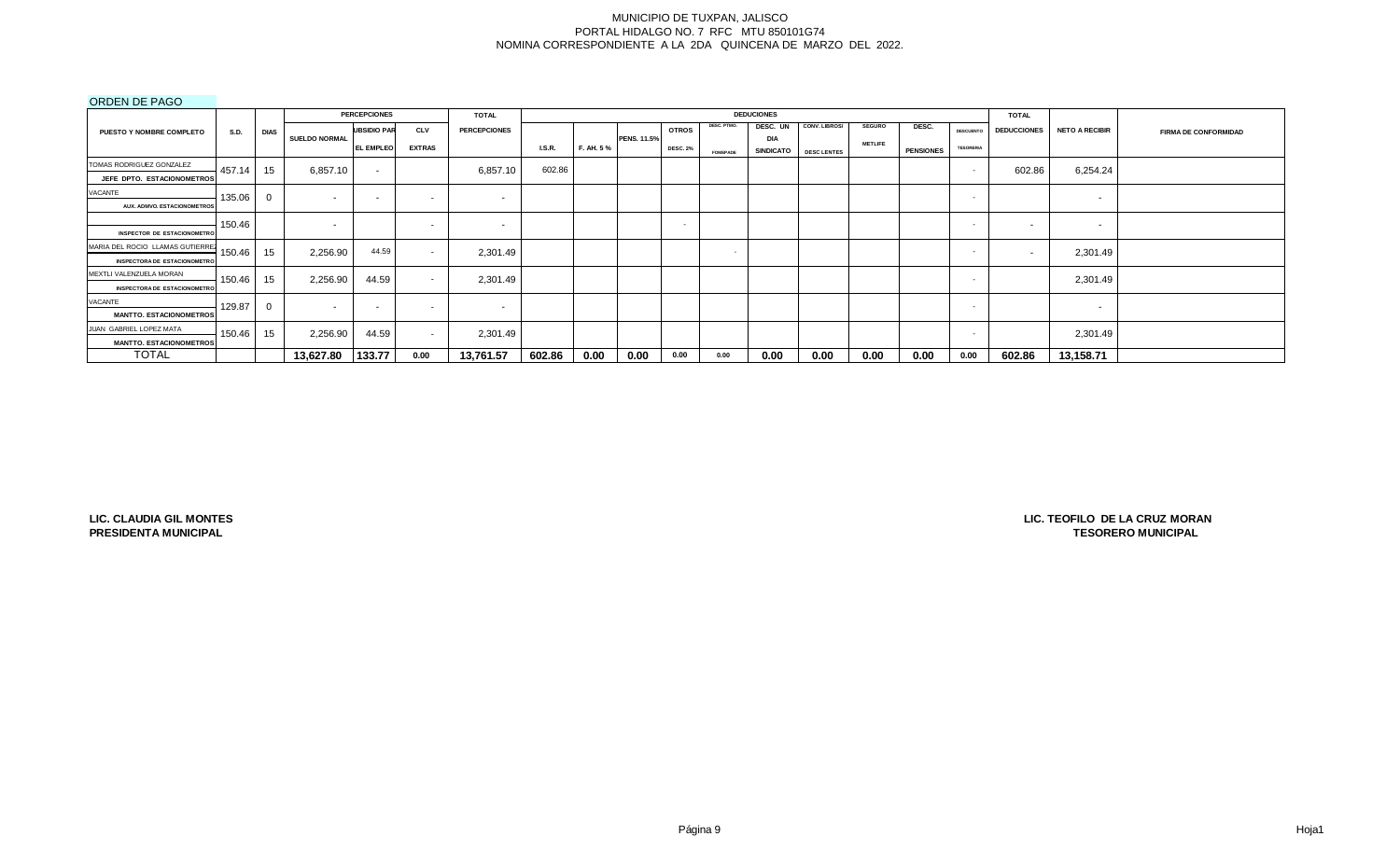## ORDEN DE PAGO

|                                                          |             |             |                      | <b>PERCEPCIONES</b>      |                   | <b>TOTAL</b>        |               |           |                    |                 |                 | <b>DEDUCIONES</b>              |                          |                |                  |                  | <b>TOTAL</b>       |                       |                             |
|----------------------------------------------------------|-------------|-------------|----------------------|--------------------------|-------------------|---------------------|---------------|-----------|--------------------|-----------------|-----------------|--------------------------------|--------------------------|----------------|------------------|------------------|--------------------|-----------------------|-----------------------------|
| PUESTO Y NOMBRE COMPLETO                                 | <b>S.D.</b> | <b>DIAS</b> |                      | <b>UBSIDIO PAR</b>       | <b>CLV</b>        | <b>PERCEPCIONES</b> |               |           |                    | <b>OTROS</b>    | DESC. PTMO.     | DESC. UN                       | CONV. LIBROS/            | <b>SEGURO</b>  | DESC.            | <b>DESCUENTO</b> | <b>DEDUCCIONES</b> | <b>NETO A RECIBIR</b> | <b>FIRMA DE CONFORMIDAD</b> |
|                                                          |             |             | <b>SUELDO NORMAL</b> | EL EMPLEO                | <b>EXTRAS</b>     |                     | <b>I.S.R.</b> | F. AH. 5% | <b>PENS. 11.5%</b> | <b>DESC. 2%</b> | <b>FOMEPADE</b> | <b>DIA</b><br><b>SINDICATO</b> | <b>DESC LENTES</b>       | <b>METLIFE</b> | <b>PENSIONES</b> | <b>TESORERIA</b> |                    |                       |                             |
| JEFE DPTO. APREMIOS Y COBRANZA                           | 337.46      | $\Omega$    | $\sim$               | $\overline{\phantom{a}}$ | <b>CONTRACTOR</b> | $\sim$              | $\sim$        |           |                    |                 | $\sim$          |                                | $\overline{\phantom{a}}$ |                |                  | $\sim$           | $\sim$             | $\sim$                |                             |
| <b>NOTIFICADOR</b>                                       | 150.46      |             | $\sim$               | $\overline{\phantom{a}}$ | $\sim$            | $\sim$              |               |           |                    |                 |                 |                                |                          |                |                  | $\sim$           |                    | $\sim$                |                             |
| NANCY GUADALUPE MEDRANO GUZMAN<br><b>AUXILIAR EN DIF</b> | 150.46      | 15          | 2,256.90             | 44.59                    | $\sim$            | 2,301.49            |               |           |                    |                 | $\sim$          |                                |                          |                |                  |                  | -                  | 2,301.49              |                             |
| EMILIANO OROZCO MARTINEZ<br><b>AUX. EDUCACION</b>        | 184.80      | 15          | 2,772.00             | $\sim$                   | $\sim$            | 2,772.00            | 16.82         |           |                    |                 |                 |                                |                          |                |                  |                  | 16.82              | 2,755.18              |                             |
| <b>NOTIFICADOR</b>                                       | 150.46      |             | $\sim$               |                          | <b>CONTRACTOR</b> | $\sim$              |               |           |                    | . .             |                 |                                |                          |                |                  | $\sim$           | $\sim$             | $\sim$                |                             |
| JOSE LUIS GARCIA GARCIA<br><b>NOTIFICADOR APREMIOS</b>   | 150.46      | 15          | 2,256.90             | 44.59                    | $\sim$            | 2,301.49            |               |           |                    |                 | $\sim$          |                                |                          |                |                  | $\sim$           |                    | 2,301.49              |                             |
| <b>AUXILIAR GESTORIA SOCIAL</b>                          | 260.93      |             | $\sim$               | $\overline{\phantom{a}}$ | $\sim$            | $\sim$              |               |           |                    | <b>Card</b>     |                 |                                |                          |                |                  | $\sim$           | $\sim$             | $\sim$                |                             |
| <b>TOTAL</b>                                             |             |             | 7,285.80             | 89.18                    | 0.00              | 7,374.98            | 16.82         | 0.00      | 0.00               | 0.00            | 0.00            | 0.00                           | 0.00                     |                | 0.00             | 0.00             | 16.82              | 7,358.16              |                             |

**LIC. CLAUDIA GIL MONTES PRESIDENTA MUNICIPAL**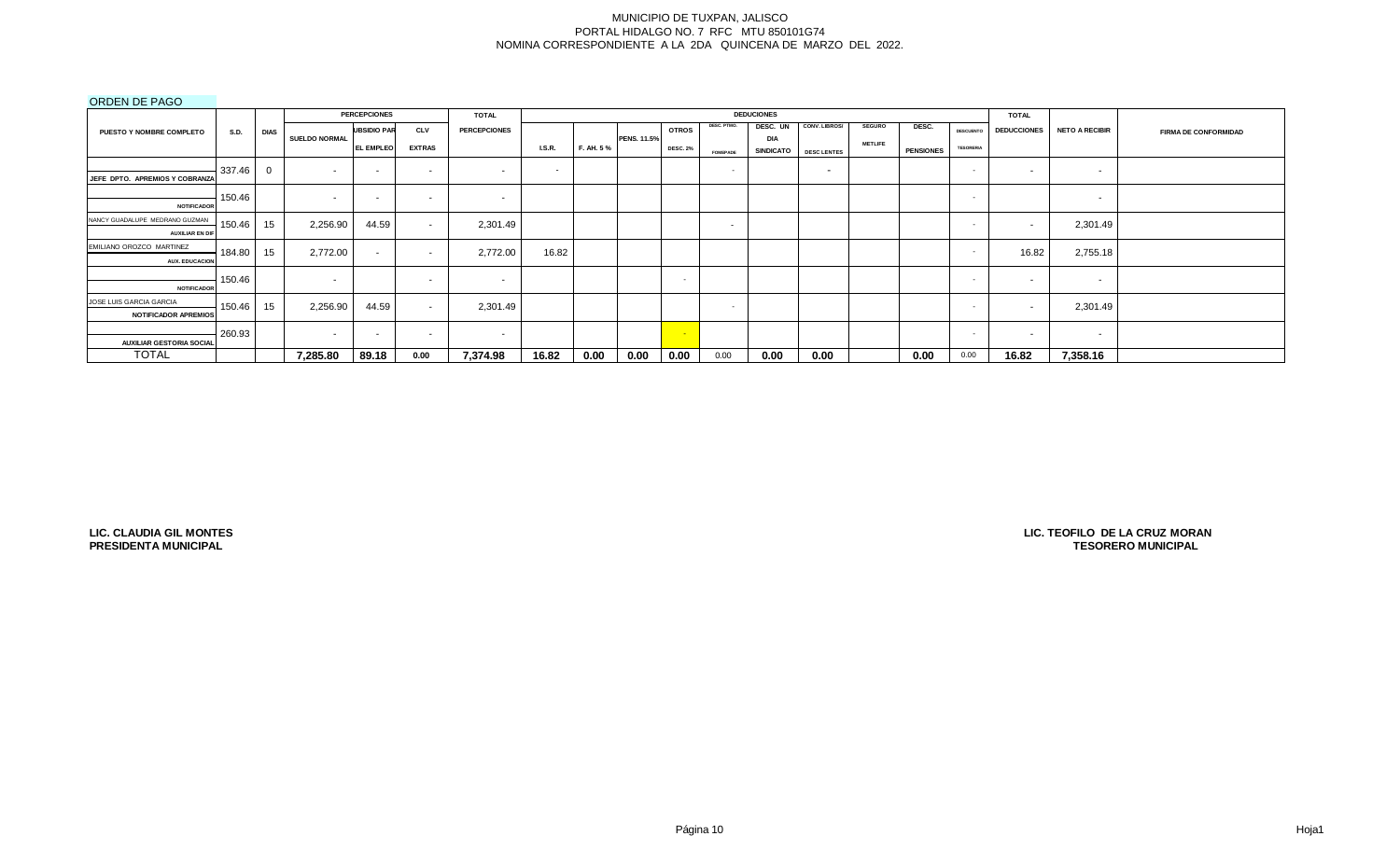# ORDEN DE PAGO

|                                 |             |             |                      | <b>PERCEPCIONES</b> |                          | <b>TOTAL</b>        |               |           |                    |                 |                 | <b>DEDUCIONES</b> |                      |                |                  |                  | <b>TOTAL</b>       |                       |                             |
|---------------------------------|-------------|-------------|----------------------|---------------------|--------------------------|---------------------|---------------|-----------|--------------------|-----------------|-----------------|-------------------|----------------------|----------------|------------------|------------------|--------------------|-----------------------|-----------------------------|
| <b>PUESTO Y NOMBRE COMPLETO</b> | <b>S.D.</b> | <b>DIAS</b> |                      | <b>UBSIDIO PAR</b>  | <b>CLV</b>               | <b>PERCEPCIONES</b> |               |           |                    | <b>OTROS</b>    | DESC. PTMO.     | DESC. UN          | <b>CONV. LIBROS/</b> | <b>SEGURO</b>  | DESC.            | <b>DESCUENTO</b> | <b>DEDUCCIONES</b> | <b>NETO A RECIBIR</b> | <b>FIRMA DE CONFORMIDAD</b> |
|                                 |             |             | <b>SUELDO NORMAL</b> | <b>EL EMPLEO</b>    | <b>EXTRAS</b>            |                     |               |           | <b>PENS. 11.5%</b> |                 |                 | <b>DIA</b>        |                      | <b>METLIFE</b> |                  |                  |                    |                       |                             |
|                                 |             |             |                      |                     |                          |                     | <b>I.S.R.</b> | F. AH. 5% |                    | <b>DESC. 2%</b> | <b>FOMEPADE</b> | <b>SINDICATO</b>  | <b>DESC LENTES</b>   |                | <b>PENSIONES</b> | <b>TESORERIA</b> |                    |                       |                             |
| CLAUDIA JHOANNA CRISOSTOMO DIAZ | 457.14      | 15          | 6,857.10             | $\sim$              | $\overline{\phantom{a}}$ | 6,857.10            | 602.86        |           |                    |                 |                 |                   |                      |                |                  | $\sim$           | 602.86             | 6,254.24              |                             |
| JEFE DEL COMEDOR COMUNITARIO    |             |             |                      |                     |                          |                     |               |           |                    |                 |                 |                   |                      |                |                  |                  |                    |                       |                             |
| ROSA AMELIA GUERRERO SANCHEZ    | 156.40      | 15          | 2,346.00             | 24.40               | $\sim$                   | 2,370.40            |               |           |                    |                 |                 |                   |                      |                |                  | . .              |                    | 2,370.40              |                             |
| <b>COCINERA</b>                 |             |             |                      |                     |                          |                     |               |           |                    |                 |                 |                   |                      |                |                  |                  |                    |                       |                             |
| EDITH MUNGUIA LAZARIT           | 156.40      | 15          | 2,346.00             | 24.40               | $\sim$                   | 2,370.40            |               |           |                    |                 |                 |                   |                      |                |                  | . .              |                    | 2,370.40              | $***$                       |
| <b>COCINERA</b>                 |             |             |                      |                     |                          |                     |               |           |                    |                 |                 |                   |                      |                |                  |                  |                    |                       |                             |
| NORMA ANGELICA ALCARAZ GOMEZ    | 156.40      | 15          | 2,346.00             | 24.40               | 1,407.60                 | 3,778.00            |               |           |                    |                 |                 |                   |                      |                |                  | $\sim$           |                    | 3,778.00              | $***$                       |
| <b>COCINERA</b>                 |             |             |                      |                     |                          |                     |               |           |                    |                 |                 |                   |                      |                |                  |                  |                    |                       |                             |
| BEATRIZ MUNGUIA BARAJAS         | 156.40      | 15          | 2,346.00             | 24.40               |                          | 2,370.40            |               |           |                    | 23.46           |                 |                   |                      |                |                  | . .              | 23.46              | 2,346.94              |                             |
| <b>COCINERA</b>                 |             |             |                      |                     |                          |                     |               |           |                    |                 |                 |                   |                      |                |                  |                  |                    |                       |                             |
| ANA ISABEL DOMINGUEZ MORENO     | 156.40      | 15          | 2,346.00             | 24.40               |                          | 2,370.40            |               |           |                    |                 |                 |                   |                      |                |                  |                  |                    | 2,370.40              |                             |
| <b>COCINERA</b>                 |             |             |                      |                     | $\overline{\phantom{a}}$ |                     |               |           |                    |                 |                 |                   |                      |                |                  |                  |                    |                       |                             |
| <b>TOTAL</b>                    |             |             | 18.587.10            |                     | 122.00 1,407.60          | 20,116.70           | 602.86        | 0.00      | 0.00               | 23.46           | 0.00            | 0.00              | 0.00                 | 0.00           | 0.00             | 0.00             | 626.32             | 19,490.38             |                             |

**LIC. CLAUDIA GIL MONTES PRESIDENTA MUNICIPAL**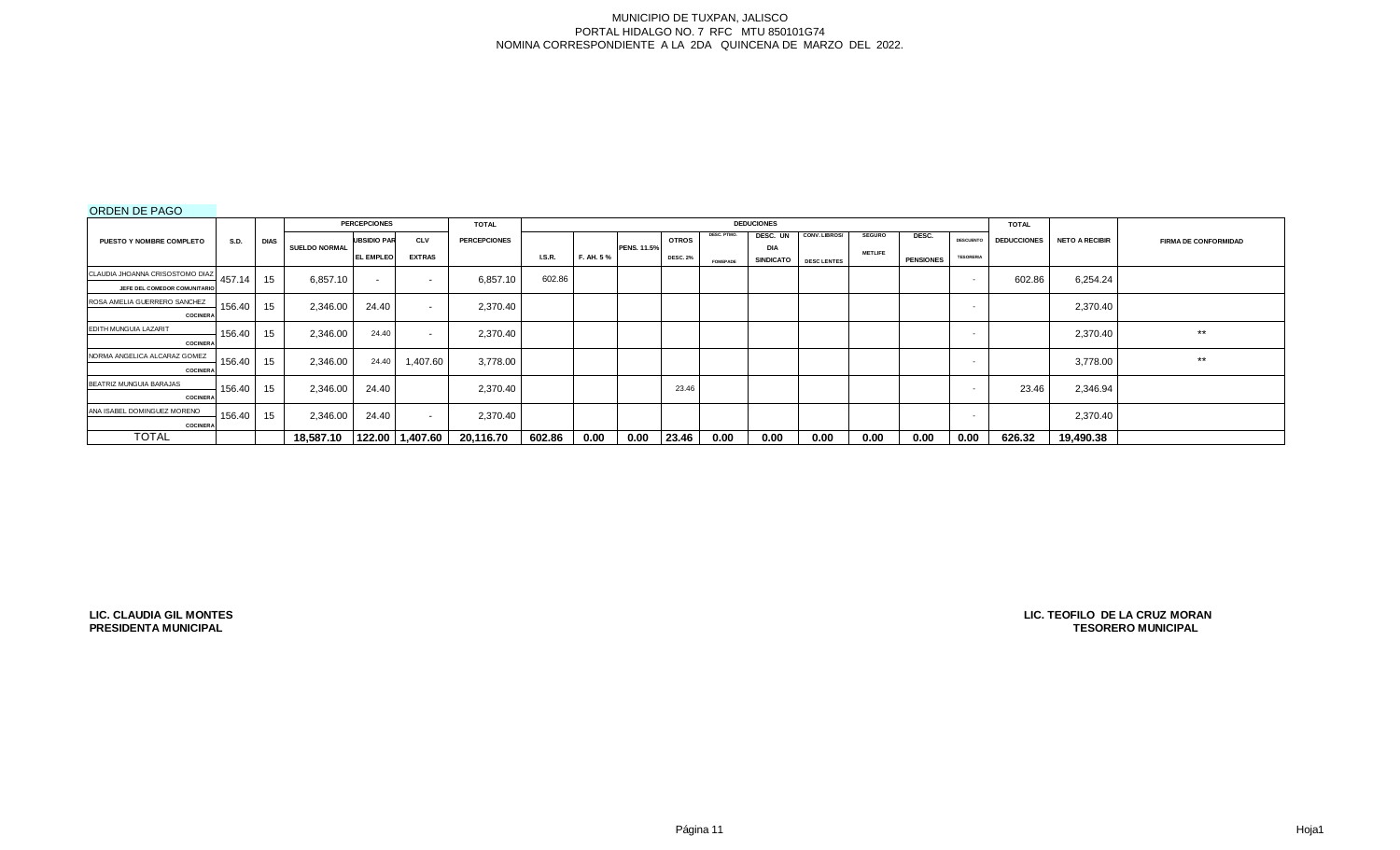|                                                         |             |      |                      | <b>PERCEPCIONES</b> |               | <b>TOTAL</b>        |                          |           |                    |                 |             | <b>DEDUCIONES</b>        |                    |                |                  |                  | <b>TOTAL</b>             |                       |                             |
|---------------------------------------------------------|-------------|------|----------------------|---------------------|---------------|---------------------|--------------------------|-----------|--------------------|-----------------|-------------|--------------------------|--------------------|----------------|------------------|------------------|--------------------------|-----------------------|-----------------------------|
| <b>PUESTO Y NOMBRE COMPLETO</b>                         | <b>S.D.</b> | DIAS |                      | <b>UBSIDIO PAR</b>  | <b>CLV</b>    | <b>PERCEPCIONES</b> |                          |           |                    | <b>OTROS</b>    | DESC. PTMO. | DESC. UN                 | CONV. LIBROS/      | <b>SEGURO</b>  | DESC.            | <b>DESCUENTO</b> | <b>DEDUCCIONES</b>       | <b>NETO A RECIBIR</b> | <b>FIRMA DE CONFORMIDAD</b> |
|                                                         |             |      | <b>SUELDO NORMAL</b> | <b>EL EMPLEO</b>    | <b>EXTRAS</b> |                     | <b>I.S.R.</b>            | F. AH. 5% | <b>PENS. 11.5%</b> | <b>DESC. 2%</b> |             | DIA<br><b>SINDICATO</b>  |                    | <b>METLIFE</b> | <b>PENSIONES</b> | <b>TESORERIA</b> |                          |                       |                             |
| MA. DE JESUS DIAZ MONROY                                |             |      |                      |                     |               |                     |                          |           |                    |                 | FOMEPADE    |                          | <b>DESC LENTES</b> |                |                  |                  |                          |                       |                             |
| <b>AUX. PARQUE VEHICULAR</b>                            | 156.40      | 15   | 2,346.00             | 24.40               | 500.00        | 2,870.40            | $\overline{\phantom{a}}$ |           |                    |                 |             |                          |                    |                |                  | $\sim$           | $\sim$                   | 2,870.40              | $\star$                     |
| GILBERTO SANCHEZ LOPEZ                                  |             |      |                      |                     |               |                     |                          |           |                    |                 |             |                          |                    |                |                  |                  |                          |                       | $\star$                     |
| <b>RECOLECTOR</b>                                       | 153.47      | 15   | 2,302.05             | 41.70               | $\sim$        | 2,343.75            | $\sim$                   |           |                    |                 |             |                          |                    |                |                  | $\sim$           | $\sim$                   | 2,343.75              |                             |
| ARMANDO CORTES LARA                                     | 329.60      |      | 4,944.00             |                     |               | 4,944.00            | 330.37                   |           |                    | 49.44           |             |                          |                    |                |                  | $\sim$           | 379.81                   | 4,564.19              |                             |
| <b>AUXILIAR DE SISTEMAS</b>                             |             | 15   |                      | $\sim$              | $\sim$        |                     |                          |           |                    |                 |             |                          |                    |                |                  |                  |                          |                       |                             |
| ANA TERESA OROZCO NUÑEZ                                 | 139.03      | 15   | 2,085.45             | 69.49               | $\sim$        | 2,154.94            | $\sim$                   |           |                    |                 |             |                          |                    |                |                  |                  | $\sim$                   | 2,154.94              |                             |
| <b>AUXILIAR DE SISTEMAS</b>                             |             |      |                      |                     |               |                     |                          |           |                    |                 |             |                          |                    |                |                  |                  |                          |                       |                             |
| MARTIN BARAJAS FLORES                                   | 153.47      | 15   | 2,302.05             | 41.70               | $\sim$        | 2,343.75            | $\sim$                   |           |                    |                 | $\sim$      |                          |                    |                |                  | $\sim$           |                          | 2,343.75              |                             |
| APOYO UNIDAD DEPORTIVA                                  |             |      |                      |                     |               |                     |                          |           |                    |                 |             |                          |                    |                |                  |                  |                          |                       |                             |
| JOANA VALENCIA CASTAÑEÑDA                               | 185.40      | 15   | 2,781.00             | $\sim$              | $\sim$        | 2,781.00            | 17.61                    |           |                    |                 |             |                          |                    |                |                  | $\sim$           | 17.61                    | 2,763.39              |                             |
| SUBDIRECTOR BIENESTAR JOVENES                           |             |      |                      |                     |               |                     |                          |           |                    |                 |             |                          |                    |                |                  |                  |                          |                       |                             |
| REYNA ISABEL MARTINEZ HERNANDEZ                         | 150.46      | 15   | 2,256.90             | 44.59               | $\sim$        | 2,301.49            |                          |           |                    |                 |             |                          |                    |                |                  | $\sim$           | $\sim$                   | 2,301.49              |                             |
| RECAUDADOR MERCADO MUNICIPAL                            |             |      |                      |                     |               |                     |                          |           |                    |                 |             |                          |                    |                |                  |                  |                          |                       |                             |
| FULGENCIO CALVARIO MAGAÑA                               | 193.10      | 15   | 2,896.50             | $\sim$              | $\sim$        | 2,896.50            | 27.66                    |           |                    |                 |             |                          |                    |                |                  | $\sim$           | 27.66                    | 2,868.84              |                             |
| AUX. PARQUE VEHICULAR<br>CELINE ANGELINE MEZA CHOCOTECO |             |      |                      |                     |               |                     |                          |           |                    |                 |             |                          |                    |                |                  |                  |                          |                       |                             |
|                                                         | 130.34      | 15   | 1,955.10             | 77.83               |               | 2,032.93            |                          |           |                    |                 |             |                          |                    |                |                  |                  | $\overline{\phantom{a}}$ | 2,032.93              |                             |
| AUX. AMDVO. BIENESTAR JOVENES                           |             |      |                      |                     |               |                     |                          |           |                    |                 |             |                          |                    |                |                  |                  |                          |                       |                             |
| JUAN JOSE HERNANEZ VAZQUEZ<br><b>ASEO PUBLICO</b>       | 153.47      | 15   | 2,302.05             | 41.70               | $\sim$        | 2,343.75            |                          |           |                    |                 |             |                          |                    |                |                  | . н.             | $\sim$                   | 2,343.75              |                             |
| LUIS ALONSO OSORIO CEJA                                 |             |      |                      |                     |               |                     |                          |           |                    |                 |             |                          |                    |                |                  |                  |                          |                       |                             |
| <b>AUX. OBRAS PUBLICAS</b>                              | 386.20      | 15   | 5,793.00             | $\sim$              | $\sim$        | 5,793.00            | 443.31                   |           |                    |                 |             | $\overline{\phantom{a}}$ |                    |                |                  | $\sim$           | 443.31                   | 5,349.69              |                             |
| ROBERTO HINOJOSA ACEVEDO                                |             |      |                      |                     |               |                     |                          |           |                    |                 |             |                          |                    |                |                  |                  |                          |                       |                             |
| <b>AUX. MAQUINARIA</b>                                  | 257.50      | 15   | 3,862.50             | $\sim$              | $\sim$        | 3,862.50            | 228.04                   |           |                    |                 | $\sim$      |                          |                    |                |                  | $\sim$           | 228.04                   | 3,634.46              |                             |
| ARLENNE BENICE FIGUEROA TORRES                          |             |      |                      |                     |               |                     |                          |           |                    |                 |             |                          |                    |                |                  | . н.             |                          |                       | $\star$                     |
| ENC. BAÑOS MERCADO MPAL                                 | 139.03      | 15   | 2,085.45             | 69.49               | 278.06        | 2,433.00            | $\sim$                   |           |                    |                 |             |                          |                    |                |                  |                  | $\sim$                   | 2,433.00              |                             |
| CHRISTIAN LIZETH GARCIA GUERRERO                        | 457.14      | 15   | 6,857.10             | $\sim$              | $\sim$        | 6,857.10            | 602.86                   |           |                    |                 | $\sim$      |                          |                    |                |                  | - 1              | 602.86                   | 6,254.24              |                             |
| JEFE INNOVACION                                         |             |      |                      |                     |               |                     |                          |           |                    |                 |             |                          |                    |                |                  |                  |                          |                       |                             |
|                                                         | 167.29      | 0    |                      |                     |               | $\sim$              |                          |           |                    |                 |             |                          |                    |                |                  |                  |                          | $\sim$                |                             |
| <b>TOTAL</b>                                            |             |      | 44,769.15            | 410.90              | 778.06        | 45,958.11           | 1,649.85                 | 0.00      | 0.00               | 49.44           | 0.00        | 0.00                     | 0.00               | 0.00           | 0.00             | 0.00             | 1,699.29                 | 44,258.82             |                             |

**LIC. CLAUDIA GIL MONTES PRESIDENTA MUNICIPAL**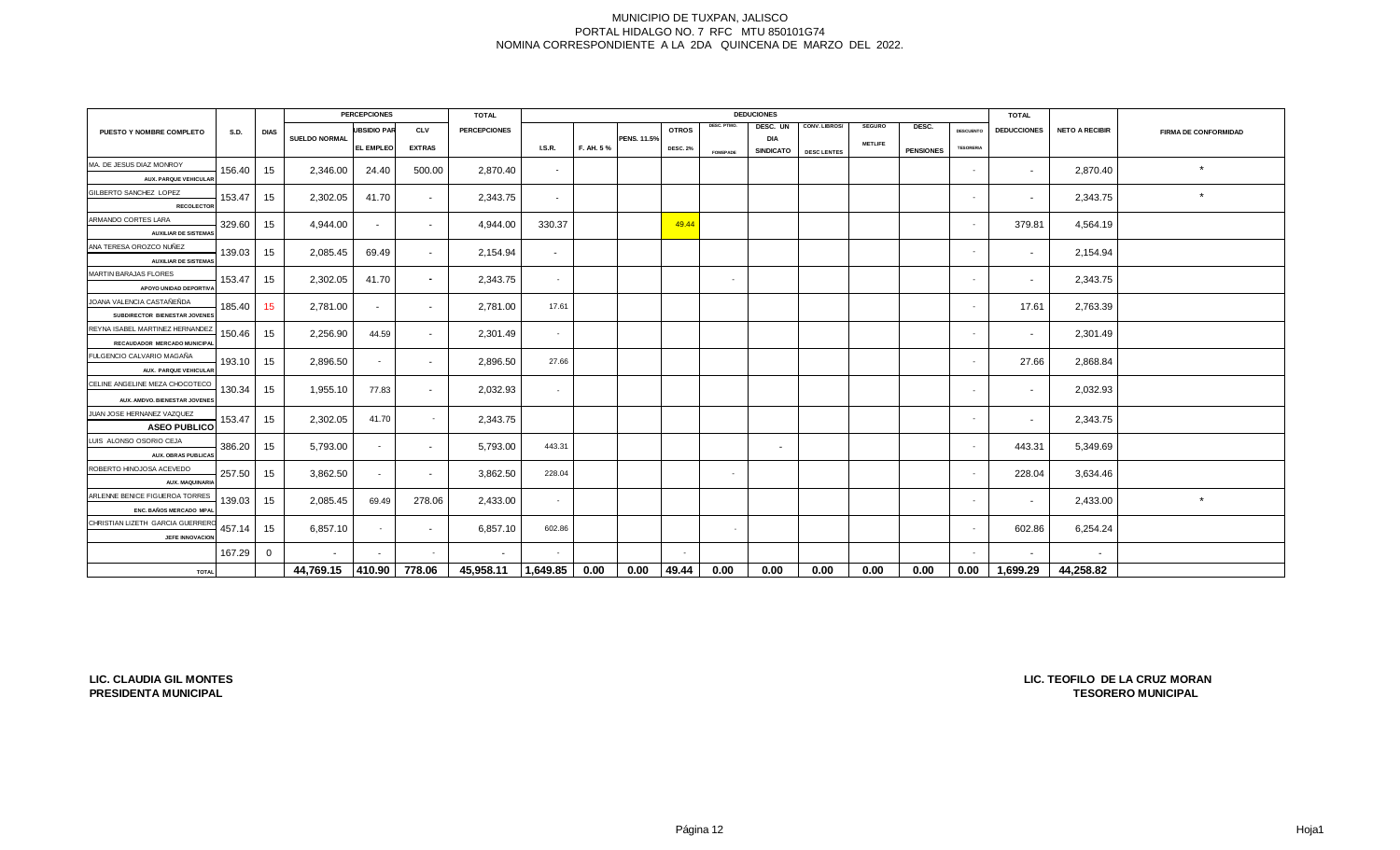| <b>PERCEPCIONES</b>                                         |             |              |                          |                    |               |                     | <b>DEDUCIONES</b> |           |                    |                          |                 |                  |                    |                |                  |                  |                          |                       |                             |
|-------------------------------------------------------------|-------------|--------------|--------------------------|--------------------|---------------|---------------------|-------------------|-----------|--------------------|--------------------------|-----------------|------------------|--------------------|----------------|------------------|------------------|--------------------------|-----------------------|-----------------------------|
| PUESTO Y NOMBRE COMPLETO                                    | <b>S.D.</b> | <b>DIAS</b>  |                          | <b>UBSIDIO PAR</b> | <b>CLV</b>    | <b>PERCEPCIONES</b> |                   |           |                    | <b>OTROS</b>             | DESC. PTMO.     | DESC. UN         | CONV. LIBROS/      | <b>SEGURO</b>  | DESC.            | <b>DESCUENTO</b> | <b>DEDUCCIONES</b>       | <b>NETO A RECIBIR</b> | <b>FIRMA DE CONFORMIDAD</b> |
|                                                             |             |              | <b>SUELDO NORMAL</b>     | <b>EL EMPLEO</b>   | <b>EXTRAS</b> |                     | LS.R.             | F. AH. 5% | <b>PENS. 11.5%</b> | <b>DESC. 1%</b>          |                 | <b>DIA</b>       |                    | <b>METLIFE</b> |                  | <b>TESORERIA</b> |                          |                       |                             |
|                                                             |             |              |                          |                    |               |                     |                   |           |                    |                          | <b>FOMEPADE</b> | <b>SINDICATO</b> | <b>DESC LENTES</b> |                | <b>PENSIONES</b> |                  |                          |                       |                             |
| DIBHENY MARISOL SANTILLAN MARTIN                            | 172.87      | 15           | 2,593.05                 | 8.59               | $\sim$        | 2,601.64            | $\sim$            |           |                    |                          |                 | $\sim$           |                    |                |                  | $\sim$           | $\sim$                   | 2,601.64              |                             |
| <b>BIBLIOTECARIA</b><br>VITALINA ALCARAZ TORRES             |             |              |                          |                    |               |                     |                   |           |                    |                          |                 |                  |                    |                |                  |                  |                          |                       |                             |
| <b>ASESOR DE PRESIDENCIA</b>                                | 655.97      | 15           | 9,839.55                 | $\sim$             | $\sim$        | 9,839.55            | 1,112.50          |           |                    |                          |                 | $\sim$           |                    |                |                  | $\sim$           | 1,112.50                 | 8,727.05              |                             |
| <b>ISAURA GARCIA CASTREJON</b>                              |             |              |                          |                    |               |                     |                   |           |                    |                          |                 |                  |                    |                |                  |                  |                          |                       |                             |
| AUX. SALUD Y BIENESTAR FAM                                  | 190.55      | 15           | 2,858.25                 | $\sim$             | $\sim$        | 2,858.25            | 24.33             |           |                    |                          | $\sim$          |                  |                    |                |                  | $\sim$           | 24.33                    | 2,833.92              |                             |
| CLEMENTINA CALVARIO GONZALEZ                                |             |              |                          |                    |               |                     |                   |           |                    |                          |                 |                  |                    |                |                  |                  |                          |                       |                             |
| AUX. VIVERO                                                 | 171.66      | 15           | 2,574.90                 | 9.75               | $\sim$        | 2,584.65            | $\sim$            |           |                    |                          |                 |                  |                    |                |                  |                  | $\sim$                   | 2,584.65              |                             |
| ADRIANA CASTELLANOS CASTREJON                               | 159.65      | 15           | 2,394.75                 | 21.28              | $\sim$        | 2,416.03            | $\sim$            |           |                    |                          |                 |                  |                    |                |                  | $\sim$           | $\sim$                   | 2,416.03              |                             |
| PROMOTOR DEPORTES                                           |             |              |                          |                    |               |                     |                   |           |                    |                          |                 |                  |                    |                |                  |                  |                          |                       |                             |
| NICOLAS SANCHEZ CAMPOS                                      | 154.48      | 15           | 2,317.20                 | 40.73              | 231.72        | 2,589.65            | $\sim$            |           |                    |                          | $\sim$          |                  |                    |                |                  |                  | $\sim$                   | 2,589.65              | $***$                       |
| <b>AUX. RASTRO MUNICIPA</b>                                 |             |              |                          |                    |               |                     |                   |           |                    |                          |                 |                  |                    |                |                  |                  |                          |                       |                             |
|                                                             | 305.56      | $\mathbf{0}$ | $\overline{\phantom{a}}$ | $\sim$             | $\sim$        | $\sim$              | $\sim$            |           |                    |                          |                 |                  |                    |                |                  |                  | $\sim$                   | $\sim$                |                             |
| <b>AUXILIAR SERV MPALES</b>                                 |             |              |                          |                    |               |                     |                   |           |                    |                          |                 |                  |                    |                |                  |                  |                          |                       |                             |
| NORMA ELIZABETH MANRIQUEZ GOM                               | 164.68      | 15           | 2,470.20                 | 16.45              | $\sim$        | 2,486.65            | $\sim$            |           |                    | 24.70                    |                 |                  |                    |                |                  | $\sim$           | 24.70                    | 2,461.95              |                             |
| <b>AUX. RECEPCION</b>                                       |             |              |                          |                    |               |                     |                   |           |                    |                          |                 |                  |                    |                |                  |                  |                          |                       |                             |
| ALMA CELINA CORTES FLORES<br>AUX. TECNICO OBRAS PUBLICAS    | 144.20      | 15           | 2,163.00                 | 64.53              | $\sim$        | 2,227.53            | $\sim$            |           | $\sim$             |                          | $\sim$          |                  |                    |                |                  | $\sim$           | $\sim$                   | 2,227.53              |                             |
| ISIS CAROLINA HERNADEZ CARDENAS                             |             |              |                          |                    |               |                     |                   |           |                    |                          |                 |                  |                    |                |                  |                  |                          |                       |                             |
| JEFE DPTO. MECADO MUNICIPA                                  | 457.14      | 15           | 6,857.10                 | $\sim$             | $\sim$        | 6,857.10            | 602.86            |           |                    |                          |                 |                  |                    |                |                  | $\sim$           | 602.86                   | 6,254.24              |                             |
|                                                             | 313.30      |              | $\sim$                   | $\sim$             | $\sim$        | $\sim$              | $\sim$            |           | $\sim$             | $\overline{\phantom{a}}$ |                 | $\sim$           |                    |                |                  | $\sim$           | $\sim$                   | $\sim$                |                             |
| OFICIAL ALBAÑIL OBRAS PUBLICAS                              |             |              |                          |                    |               |                     |                   |           |                    |                          |                 |                  |                    |                |                  |                  |                          |                       |                             |
| J. CRUZ GONZALEZ GOMEZ                                      | 160.80      | 15           | 2,412.00                 | 20.18              | $\sim$        | 2,432.18            | $\sim$            |           |                    |                          |                 |                  |                    |                |                  | $\sim$           | $\sim$                   | 2,432.18              |                             |
| RECAUDADOR MERCADO MPA                                      |             |              |                          |                    |               |                     |                   |           |                    |                          |                 |                  |                    |                |                  |                  |                          |                       |                             |
| CESAR RENE GARCIA BARAJAS                                   | 259.94      | 15           | 3,899.10                 | $\sim$             | $\sim$        | 3,899.10            | 231.23            |           |                    |                          |                 |                  |                    |                |                  |                  | 231.23                   | 3,667.87              |                             |
| <b>INSPECTOR FISCA</b>                                      |             |              |                          |                    |               |                     |                   |           |                    |                          |                 |                  |                    |                |                  |                  |                          |                       |                             |
| TRANQUILINO FLORIAN CRUZ                                    | 70.43       | 15           | 1,056.45                 | 147.37             | $\sim$        | 1,203.82            | $\sim$            |           |                    |                          |                 |                  |                    |                |                  |                  | $\overline{\phantom{a}}$ | 1,203.82              |                             |
| OFICIAL DE REG. CIVIL DELEG. PLATANAR                       |             |              |                          |                    |               |                     |                   |           |                    |                          |                 |                  |                    |                |                  |                  |                          |                       |                             |
| ELSA ALVAREZ GONZALEZ                                       | 137.32      | 15           | 2,059.80                 | 71.13              | $\sim$        | 2,130.93            | $\sim$            |           |                    |                          |                 |                  |                    |                |                  |                  | $\sim$                   | 2,130.93              |                             |
| ASISTENTE DEL CONSULTORIO MEDICO<br>MARIA ELENA DIAZ AMBRIZ |             |              |                          |                    |               |                     |                   |           |                    |                          |                 |                  |                    |                |                  |                  |                          |                       |                             |
| AUX. CDC                                                    | 156.40      | 15           | 2,346.00                 | 24.40              | $\sim$        | 2,370.40            | $\sim$            |           |                    |                          |                 |                  |                    |                |                  | $\sim$           | $\sim$                   | 2,370.40              | $***$                       |
| <b>TOTAL</b>                                                |             |              | 45,841.35                | 424.41             | 231.72        | 46,497.48           | 1,970.92          | 0.00      | 0.00               | 24.70                    | 0.00            | 0.00             |                    |                |                  | 0.00             | 1,995.62                 | 44,501.86             |                             |
|                                                             |             |              |                          |                    |               |                     |                   |           |                    |                          |                 |                  |                    |                |                  |                  |                          |                       |                             |

**LIC. CLAUDIA GIL MONTES PRESIDENTA MUNICIPAL**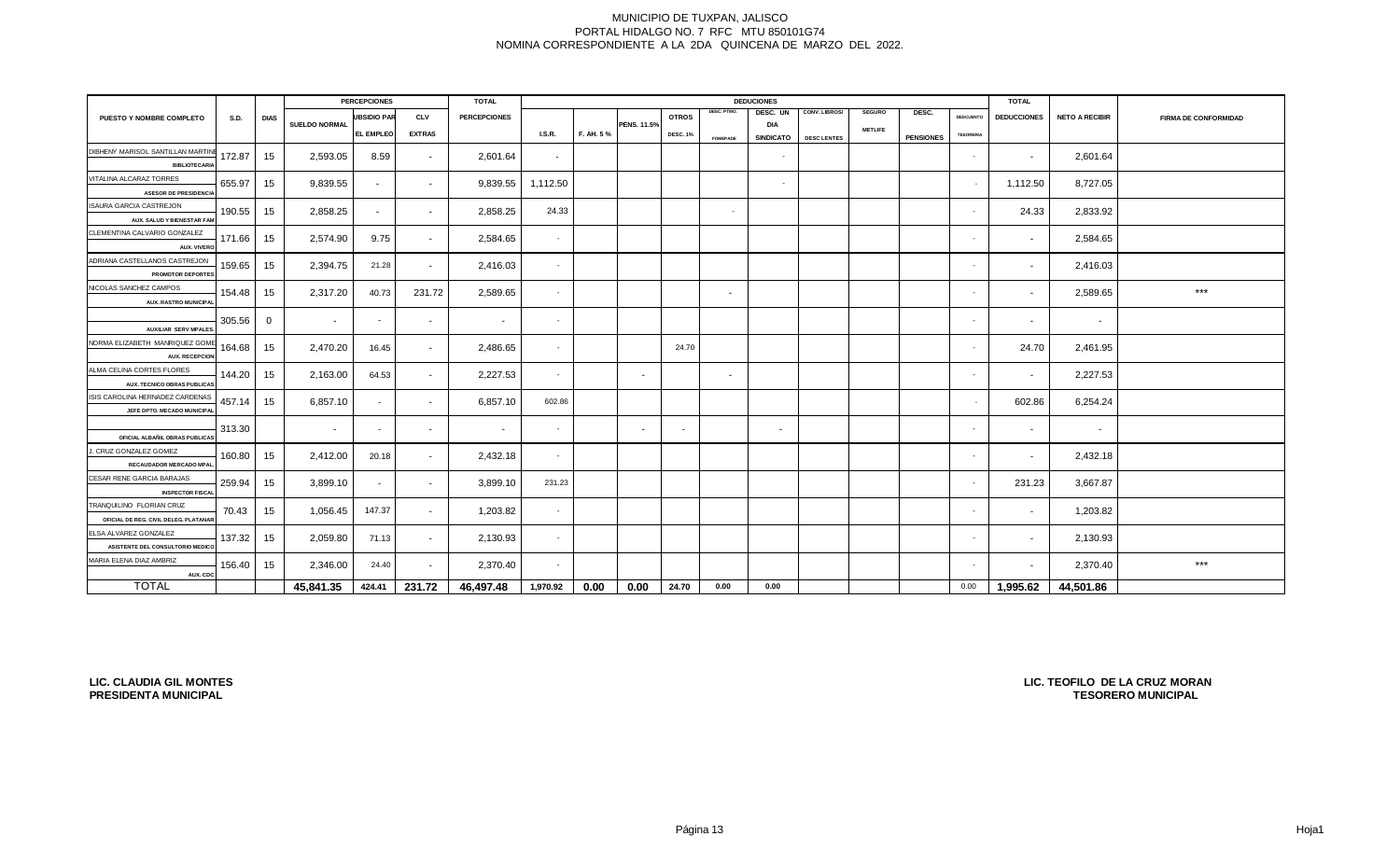|                                                                            |             |              | <b>PERCEPCIONES</b> |                    |               | <b>TOTAL</b>        |                          |           |                    |                 |                 | <b>DEDUCIONES</b>        |                    | <b>TOTAL</b>   |                  |                  |                          |                       |                             |
|----------------------------------------------------------------------------|-------------|--------------|---------------------|--------------------|---------------|---------------------|--------------------------|-----------|--------------------|-----------------|-----------------|--------------------------|--------------------|----------------|------------------|------------------|--------------------------|-----------------------|-----------------------------|
| PUESTO Y NOMBRE COMPLETO                                                   | <b>S.D.</b> | <b>DIAS</b>  |                     | <b>UBSIDIO PAR</b> | <b>CLV</b>    | <b>PERCEPCIONES</b> |                          |           |                    | <b>OTROS</b>    | DESC. PTMO.     | DESC. UN                 | CONV. LIBROS/      | <b>SEGURO</b>  | DESC.            | <b>DESCUENTO</b> | <b>DEDUCCIONES</b>       | <b>NETO A RECIBIR</b> | <b>FIRMA DE CONFORMIDAD</b> |
|                                                                            |             |              | SUELDO NORMAL       | EL EMPLEO          | <b>EXTRAS</b> |                     | <b>I.S.R.</b>            | F. AH. 5% | <b>PENS. 11.5%</b> | <b>DESC. 2%</b> |                 | DIA<br><b>SINDICATO</b>  | <b>DESC LENTES</b> | <b>METLIFE</b> | <b>PENSIONES</b> | <b>TESORERIA</b> |                          |                       |                             |
| HECTOR GERMAN VELARDE LLAMAS                                               |             |              |                     |                    |               |                     |                          |           |                    |                 | <b>FOMEPADE</b> |                          |                    |                |                  |                  |                          |                       |                             |
| AUX. DE DIRECCION JURIDIC.                                                 | 655.97      | 15           | 9,839.55            | $\sim$             | 655.97        | 10,495.52           | 1,112.50                 |           | 1,131.55           |                 |                 | $\overline{\phantom{a}}$ |                    |                |                  | $\sim$           | 2,244.05                 | 8,251.47              | $\star$                     |
| CESAR GABRIEL VELARDE LLAMAS                                               |             |              |                     |                    |               |                     |                          |           |                    |                 |                 |                          |                    |                |                  |                  |                          |                       | $\star$                     |
| <b>AUX. APREMIOS</b>                                                       | 570.93      | 15           | 8,563.95            | $\sim$             | 856.40        | 9,420.35            | 894.53                   | 513.84    | 984.85             | 85.64           |                 | $\sim$                   |                    |                |                  | $\sim$           | 2,478.86                 | 6,941.48              |                             |
| SALVADOR GOMEZ SANCHEZ                                                     | 655.97      | 15           | 9,839.55            | $\sim$             | $\sim$        | 9,839.55            | 1,112.50                 |           |                    |                 |                 |                          |                    |                |                  | $\sim$           | 1,112.50                 | 8,727.05              | $\star\star$                |
| <b>ASESOR DE REGIDORES</b>                                                 |             |              |                     |                    |               |                     |                          |           |                    |                 |                 |                          |                    |                |                  |                  |                          |                       |                             |
| EUSTOLIO SANCHEZ CARDENAS<br><b>JARDINERO</b>                              | 123.60      | 15           | 1,854.00            | 84.31              | $\sim$        | 1,938.31            | $\overline{\phantom{a}}$ |           |                    |                 |                 |                          |                    |                |                  | $\sim$           |                          | 1,938.31              |                             |
| RAMIRO ORTIZ ROSALES                                                       | 169.95      | 15           | 2,549.25            | 11.39              | $\sim$        | 2,560.64            | $\sim$                   |           |                    |                 |                 |                          |                    |                |                  | $\sim$           |                          | 2,560.64              |                             |
| <b>VELADOR</b>                                                             |             |              |                     |                    |               |                     |                          |           |                    |                 |                 |                          |                    |                |                  |                  |                          |                       |                             |
|                                                                            | 153.47      |              |                     |                    | $\sim$        | $\sim$              | $\sim$                   |           |                    |                 |                 |                          |                    |                |                  | $\sim$           | $\sim$                   | $\sim$                |                             |
| AUX. CASA DE LA CULTURA                                                    |             |              |                     |                    |               |                     |                          |           |                    |                 |                 |                          |                    |                |                  |                  |                          |                       |                             |
| ANDRIK ROBERTO RUIZ ROLON<br><b>INSPECTOR DE SERVICIOS PUBLICOS MPALES</b> | 308.97      | 15           | 4,634.55            | $\sim$             | $\sim$        | 4,634.55            | 295.24                   |           |                    |                 | $\sim$          |                          |                    |                |                  | $\sim$           | 295.24                   | 4,339.31              |                             |
| LEONARDO ADONAY GUERRERO PUEN                                              |             |              |                     |                    |               |                     |                          |           |                    |                 |                 |                          |                    |                |                  |                  |                          |                       |                             |
| ORGANO DE CONTROL INTERNO                                                  | 308.97      | 15           | 4,634.55            | $\sim$             | $\sim$        | 4,634.55            | 295.24                   |           |                    |                 |                 |                          |                    |                |                  |                  | 295.24                   | 4,339.31              |                             |
| FRANCISCO JAVIER HERNANDEZ VAZQ                                            | 164.80      |              | 2,472.00            | 16.34              |               | 2,488.34            |                          |           |                    |                 |                 |                          |                    |                |                  | $\sim$           |                          |                       |                             |
| <b>INSPECTOR DE LIMPIEZA</b>                                               |             | 15           |                     |                    | $\sim$        |                     | $\sim$                   |           |                    |                 | $\sim$          |                          |                    |                |                  |                  | $\sim$                   | 2,488.34              |                             |
| IGNACIO ISABELES GOMEZ                                                     | 200.85      | 15           | 3,012.75            | $\sim$             |               | 3,012.75            | 37.78                    |           |                    |                 |                 |                          |                    |                |                  | $\sim$           | 37.78                    | 2,974.97              |                             |
| AUX. COM. SOCIAL                                                           |             |              |                     |                    |               |                     |                          |           |                    |                 |                 |                          |                    |                |                  |                  |                          |                       |                             |
| <b>ELVA CRISTINA VARGAS MARTINEZ</b>                                       | 231.72      | 15           | 3,475.80            | $\sim$             | 3,280.00      | 6,755.80            | 94.30                    |           |                    | 34.76           |                 | $\sim$                   |                    |                |                  | $\sim$           | 129.06                   | 6,626.74              |                             |
| <b>SECRETARIA PARTICULAI</b>                                               |             |              |                     |                    |               |                     |                          |           |                    |                 |                 |                          |                    |                |                  |                  |                          |                       |                             |
| MIGUEL ANGEL MEJIA MANRIQUEZ                                               | 270.33      | 15           | 4,054.95            | $\sim$             | $\sim$        | 4,054.95            | 244.79                   |           |                    |                 |                 | $\sim$                   |                    |                |                  | $\sim$           | 244.79                   | 3,810.16              |                             |
| AUX. CASA DE LA CULTURA<br>ANA ELSA LIZARDI FLORES                         |             |              |                     |                    |               |                     |                          |           |                    |                 |                 |                          |                    |                |                  |                  |                          |                       |                             |
| <b>AUX. PLANEACION</b>                                                     | 156.91      | 15           | 2,353.65            | 23.91              | $\sim$        | 2,377.56            | $\overline{\phantom{a}}$ |           |                    | 23.54           |                 |                          |                    |                |                  | $\sim$           | 23.54                    | 2,354.02              |                             |
| NADIA LIZBETH FIGUEROA TORRES                                              |             |              |                     |                    |               |                     |                          |           |                    |                 |                 |                          |                    |                |                  |                  |                          |                       |                             |
| <b>SECRETARIA CEMENTERIOS</b>                                              | 110.07      | 15           | 1,651.05            | 109.21             | $\sim$        | 1,760.26            | $\sim$                   |           |                    |                 |                 | $\sim$                   |                    |                |                  | $\sim$           | $\sim$                   | 1,760.26              |                             |
|                                                                            | 193.10      | $\mathbf{0}$ | $\sim$              | $\sim$             | $\sim$        | $\sim$              |                          |           |                    | $\sim$          |                 | $\sim$                   |                    |                |                  | $\sim$           | $\overline{\phantom{a}}$ | $\sim$                |                             |
| <b>ASISTENTE JURIDICO</b>                                                  |             |              |                     |                    |               |                     |                          |           |                    |                 |                 |                          |                    |                |                  |                  |                          |                       |                             |
|                                                                            |             |              | 58,935.60           | 245.16             | 4,792.37      | 63,973.13           | 4,086.88                 |           | 513.84 2,116.40    | 143.93          | $\sim$          | $\sim$                   | $\sim 100$         |                | $\sim$           | $\sim$           | 6.861.05                 | 57.112.07             |                             |

 519,074.67 2,905.20 16,301.84 538,281.71 28,273.75 7,209.68 14,950.09 1,499.03 - - - 593.73 15,411.49 - 67,937.76 470,343.94 1% **6%** Martha 742.86 **4,248.59** JOSE MANUEL ROXANA 620.76 **2,961.08** PATY 7,209.68 MARTHA - UN DIA BRENDA

NVO. SIND 200.83

**LIC. CLAUDIA GIL MONTES PRESIDENTA MUNICIPAL**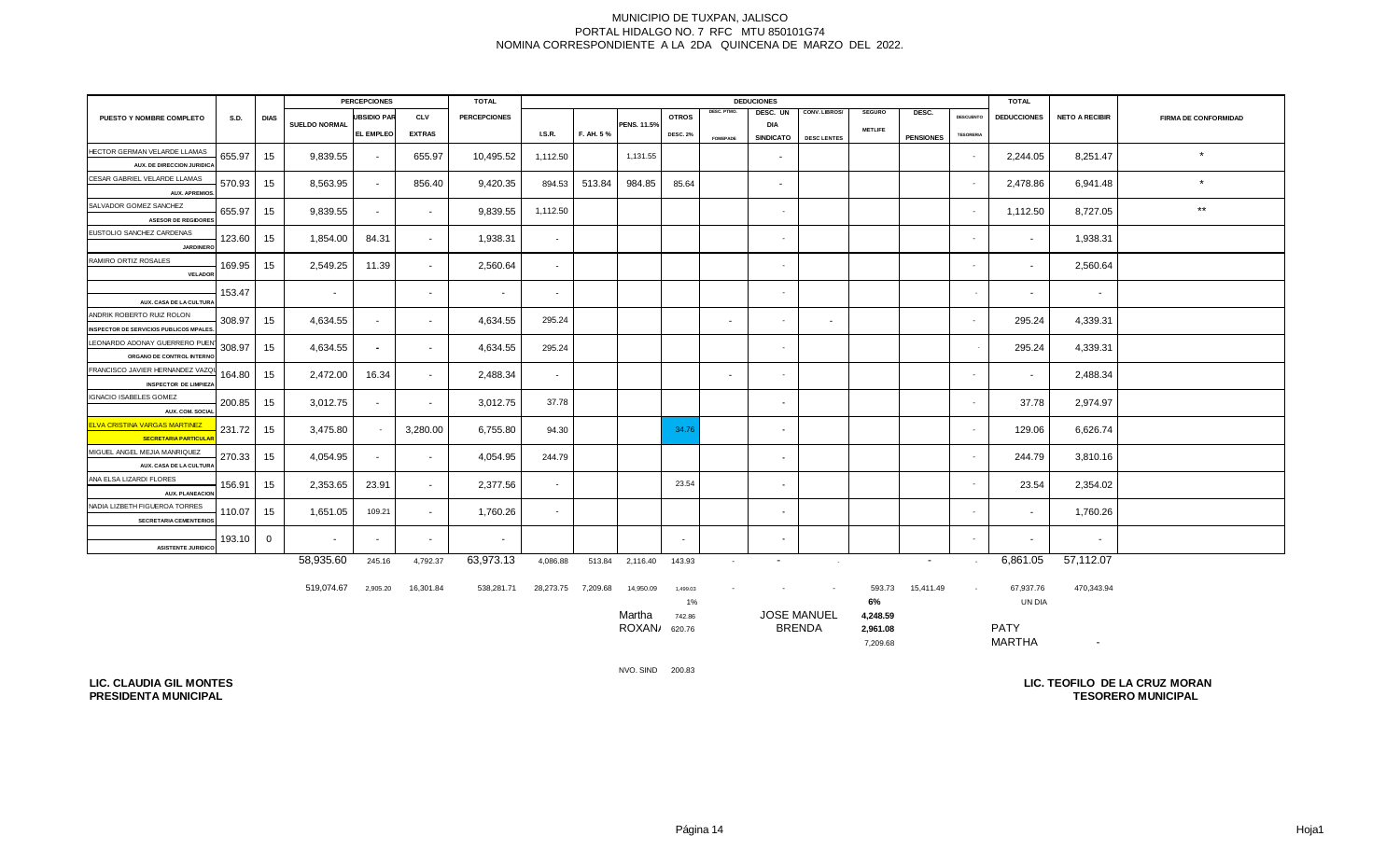|                                                                       |        |             | <b>PERCEPCIONES</b>  |                    |               | <b>TOTAL</b>        |                          | <b>DEDUCIONES</b><br><b>TOTAL</b> |                |                          |                 |                          |                      |                          |                          |                  |                    |                       |                             |
|-----------------------------------------------------------------------|--------|-------------|----------------------|--------------------|---------------|---------------------|--------------------------|-----------------------------------|----------------|--------------------------|-----------------|--------------------------|----------------------|--------------------------|--------------------------|------------------|--------------------|-----------------------|-----------------------------|
| PUESTO Y NOMBRE COMPLETO                                              | S.D.   | <b>DIAS</b> |                      | <b>UBSIDIO PAR</b> | <b>CLV</b>    | <b>PERCEPCIONES</b> |                          |                                   |                | <b>OTROS</b>             | DESC. PTMO.     | DESC. UN                 | <b>CONV. LIBROS/</b> | <b>SEGURO</b>            | DESC.                    | <b>DESCUENTO</b> | <b>DEDUCCIONES</b> | <b>NETO A RECIBIR</b> | <b>FIRMA DE CONFORMIDAD</b> |
|                                                                       |        |             | <b>SUELDO NORMAL</b> | <b>EL EMPLEO</b>   | <b>EXTRAS</b> |                     | <b>I.S.R.</b>            | F. AH. 5%                         | PENS. 11.5%    | <b>DESC. 2%</b>          | <b>FOMEPADE</b> | DIA<br><b>SINDICATO</b>  | <b>DESC LENTES</b>   | <b>METLIFE</b>           | <b>PENSIONES</b>         | <b>TESORERIA</b> |                    |                       |                             |
| ALONSO PULIDO DIAZ<br>JEFE PROMOCION ECONOMIC                         | 457.14 | 15          | 6,857.10             | $\sim$             | $\sim$        | 6,857.10            | 602.86                   |                                   |                |                          |                 | $\blacksquare$           |                      |                          |                          | $\sim$           | 602.86             | 6,254.24              |                             |
| EVERARDO SANTANA AGUILAR                                              | 457.14 | 15          | 6,857.10             | $\sim$             | $\sim$        | 6,857.10            | 602.86                   |                                   |                |                          |                 |                          |                      |                          |                          | $\sim$           | 602.86             | 6,254.24              |                             |
| <b>ASESOR DE PRESIDENCIA</b><br>VICENTE MORAN CHAVEZ                  |        |             |                      |                    |               |                     |                          |                                   |                |                          |                 |                          |                      |                          |                          |                  |                    |                       | $***$                       |
| <b>VELADOR RASTRO MUNICIPA</b>                                        | 172.87 | 15          | 2,593.05             | 8.59               | $\sim$        | 2,601.64            | $\sim$                   | $\sim$                            | $\sim$         | $\overline{\phantom{a}}$ |                 | $\overline{\phantom{a}}$ |                      |                          | $\overline{\phantom{a}}$ | $\sim$           | $\sim$             | 2,601.64              |                             |
| MARIO ORLANDO TRUJILLO HERNAND<br>JEFE DE ENLACE CIUDADANO            | 457.14 | 15          | 6,857.10             | $\sim$             | $\sim$        | 6,857.10            | 602.86                   | $\blacksquare$                    | $\sim$         | $\sim$                   |                 | $\sim$                   |                      |                          | $\overline{\phantom{a}}$ | $\sim$           | 602.86             | 6,254.24              |                             |
| ROBERTO RAMON GONZALEZ MURGU<br>OPERADOR                              | 375.95 | 15          | 5,639.25             | $\sim$             | $\sim$        | 5,639.25            | 421.27                   | $\blacksquare$                    |                | $\overline{\phantom{a}}$ |                 | $\overline{\phantom{a}}$ |                      |                          | $\overline{\phantom{a}}$ | $\sim$           | 421.27             | 5,217.98              | $\star$                     |
| KARLA YESENIA GALVAN AGUILAR<br>SECRETARIA INTEGRACION DELEO          | 190.55 | 15          | 2,858.25             | $\sim$             | $\sim$        | 2,858.25            | 24.33                    | $\sim$                            | $\sim$         | $\sim$                   |                 | $\sim$                   |                      |                          | $\overline{\phantom{a}}$ | $\sim$           | 24.33              | 2,833.92              |                             |
| YESICA ADILENE MEIIA MORFIN<br>JEFE DE INGRESOS Y SERVICIOS COACTIVOS | 457.14 | 15          | 6,857.10             | $\sim$             | $\sim$        | 6,857.10            | 602.86                   | $\blacksquare$                    | $\blacksquare$ | $\sim$                   |                 | $\sim$                   |                      |                          | $\sim$                   | $\sim$           | 602.86             | 6,254.24              |                             |
| ALDO SAMAEL MACHUCA VAZQUEZ<br><b>AUX. BINESTAR SOCIA</b>             | 153.47 | 15          | 2,302.05             | 41.70              | $\sim$        | 2,343.75            | $\overline{\phantom{a}}$ | $\blacksquare$                    | $\sim$         | $\sim$                   |                 | $\sim$                   |                      |                          | $\overline{\phantom{a}}$ | ٠                | $\blacksquare$     | 2,343.75              |                             |
| MA. MERCEDES GONZALEZ VAZQUEZ<br>ENCARGADA DE EQ. DE BOMBEO           | 170.70 | 15          | 2,560.50             | 10.67              |               | 2,571.17            |                          |                                   |                |                          |                 |                          |                      |                          |                          |                  |                    | 2,571.17              |                             |
| ERNESTO RAMIREZ CHOCOTECO<br><b>CHOFER PARQUES Y JARDINES</b>         | 233.81 | 15          | 3,507.15             |                    | $\sim$        | 3,507.15            | 97.03                    |                                   |                |                          |                 |                          |                      |                          |                          |                  | 97.03              | 3,410.12              |                             |
| KARLA AZUCENA RADILLA CHOCOTEC<br>JEFE DE APREMIO:                    | 457.14 | 15          | 6,857.10             |                    |               | 6,857.10            | 602.86                   |                                   |                |                          |                 |                          |                      |                          |                          |                  | 602.86             | 6,254.24              |                             |
| LIZBETH NAYELI MORAN FABIAN<br><b>AUX. COM SOCIA</b>                  | 200.85 | 15          | 3,012.75             |                    |               | 3,012.75            | 37.78                    |                                   |                |                          |                 |                          |                      |                          |                          |                  | 37.78              | 2,974.97              |                             |
| BENJAMIN CORTES LUIS JUAN<br><b>AUX. COM SOCIA</b>                    | 200.85 | 15          | 3,012.75             |                    |               | 3,012.75            | 37.78                    |                                   |                |                          |                 |                          |                      |                          |                          |                  | 37.78              | 2,974.97              |                             |
| JUAN CARLOS MARTINEZ MARTINEZ<br>AUX, CASA DE LA CULTURA (MURALISTA   | 184.63 | 15          | 2,769.45             |                    |               | 2,769.45            | 16.60                    |                                   |                |                          |                 |                          |                      |                          |                          |                  | 16.60              | 2,752.85              |                             |
| MARIA ANTONIETA MENDOZA GUZMAN<br>AUX. CDC CAMICHINE:                 | 172.87 | 15          | 2,593.05             | 8.59               |               | 2,601.64            |                          |                                   |                |                          |                 |                          |                      |                          |                          |                  | $\sim$             | 2,601.64              |                             |
| JOSE DE JESUS GONZALEZ MURGUIA                                        | 200.85 | 15          | 3,012.75             |                    |               | 3,012.75            | 37.78                    |                                   |                |                          |                 |                          |                      |                          |                          |                  | 37.78              | 2,974.97              |                             |
| <b>AUX. COM SOCIA</b><br>JUAN ALEGRIA LUIS JUAN                       | 172.87 | 15          | 2,593.05             | 8.59               |               | 2,601.64            |                          |                                   |                |                          |                 |                          |                      |                          |                          |                  |                    | 2,601.64              | $^{\star\star}$             |
| CAMPANERO<br>HECTOR CAMPOS GONZALEZ                                   | 218.06 | 15          | 3,270.90             | $\sim$             | $\sim$        | 3,270.90            | 76.47                    |                                   | 376.15         | 32.71                    |                 | $\sim$                   |                      |                          | 1,527.00                 | $\sim$           | 2,012.33           | 1,258.57              |                             |
| <b>AUXILIAR EDUCACION</b><br>JOSE LUIS HERNANDEZ BUENO                | 218.06 | 15          | 3,270.90             | $\sim$             | $\sim$        | 3,270.90            | 76.47                    |                                   | 376.15         | 32.71                    |                 |                          |                      |                          | 1,309.00                 | $\sim$           | 1,794.33           | 1,476.57              |                             |
| <b>AUXILIAR EDUCACION</b>                                             |        |             | 77,281.35            | 78.14              | $\sim$        | 77,359.49           | 3,839.81                 | $\sim$                            | 752.31         | 65.42                    | $\blacksquare$  | $\overline{\phantom{a}}$ | $\sim$               | $\overline{\phantom{a}}$ | 2,836.00                 | $\sim$           | 7,493.54           | 69,865.96             |                             |
| <b>TOTAL</b>                                                          |        |             | 596,356.02           | 2,983.34           | 16,301.84     | 615,641.20          | 32,113.56                | 7,209.68                          | 15,702.40      | 1,564.45                 |                 |                          |                      | 593.73                   | 18,247.49                | $\sim$           | 75,431.30          | 540,209.90            |                             |

LIC. CLAUDIA GIL MONTES

LIC. TEOFILO DE LA CRUZ MORAN